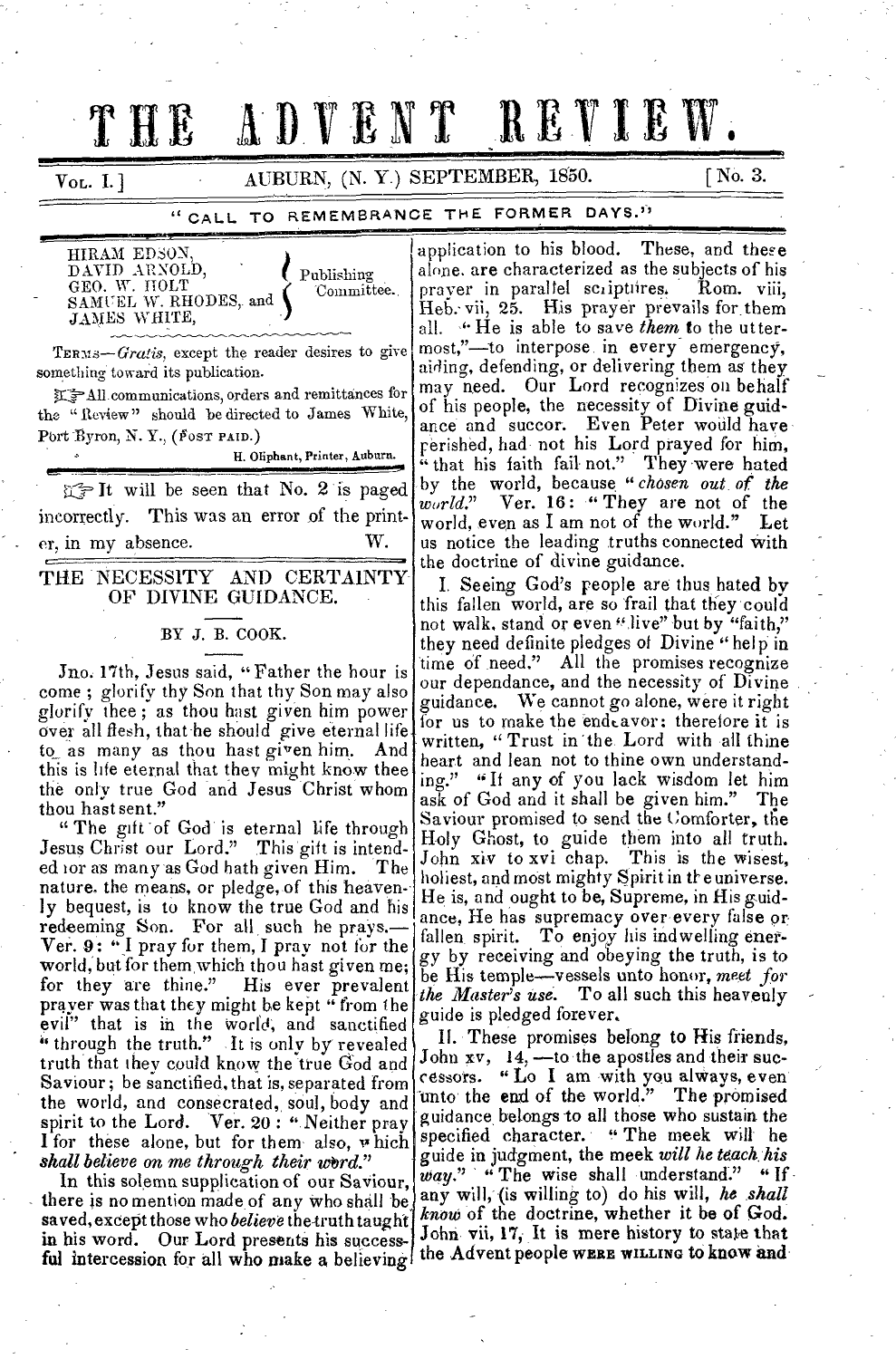to do God's will. They gave evidence of our Saviour. If we imagine that His promihome or good name, or all else, as the occasion demanded. In the text, our Lord implores help from heaven, on all "who believe." The Adventists *believed,* nay, well nigh DEVOURED their bibles. They trembled at the word of the Lord. They had the "beginning of wisdom." They meekly, diligently, prayerfully sought the "wisdom which cometh down from above." Consequently, allow that in the complicated prophecies, we the Lord was pledged to *teach them His way.*  He has, if so, done it as certainly as he is the accomplished,—allow what is true, that these true God.

III. These pledges of Divine aid, belong specifically to those looking for Jesus: However much men may object and oppose, the impaired. We feel greatly confirmed in the promises are concentrated on the hated expectants of our coming Lord. They are represented as servants with " their loins girt and their lights burning," waiting *for* Jesus. Such are " blessed." They are " led by the Spirit of God," and having " the first fruits of the Spirit," they GROAN within themselves, " waiting for the adoption, to wit, the redemption of the body:" In this connection our blessed Saviour promises to " come again"—to send the Holy Ghost to " abide with them for ever," and then he prays for *" all who believe on* **Him** through' the apostolic testimony. We *Him* through<sup> $\cdot$ </sup> the apostolic testimony. rested on these sweet promises, we did believe with all our souls in his coming, and sought with all diligence the aid of the good Spirit ; consequently we could, and did plead the infidelity to admit that any thing can defeat promises as *ours,* in a peculiar manner. We ean not, in the future, pray, or study, or watch with more sincerity, or assiduity, than we have already done. If, therefore, they have failed us, we 'cannot claim any benefit from them in the future. To admit that they have failed us, is to exclude the Advent people from the pale of Divine promise, or else to treat the promises as false.

In either case it would be perdition to us, and ruin to the Advent cause. It would be utterly idle to sustain it in such circumstances ; but as God has fulfilled his word most perfectly in our history, the promises are seen to be more worthy of our trust, by so much, as he has done his revealed will by us. If, for illustration, I had been supposed to have failed in my business engagements during a series of years, then all would suspect me.— They' *could not confide* in me ; but suppose further, that  $\Gamma$  could, by bringing forward the documents in the case, shew all who would listen, that I had done just what I had *agreed*  to do. Then confidence would not only be the time, engaged in accomplishing those derestored, but greatly *confirmed*, as to my fu- signs. God girded Cyrus, called him his ture engagements. Precisely so in regard to shepherd to "perform all his pleasure;" yet

their willingness, by a cheerful sacrifice of ses have not been fulfilled to His trusting, cross-bearing, devoted children, it is vain to speak of trusting Him in time to come. Faith cannot co-exist with doubt, Heb. xi, I. Faith is the *substance* of things hoped for ; and it is not possible, from the constitution of the human mind, that we can have this faith, so long as all the promises are *supposed* to have failed in our experience for several years. But had overlooked some things which must be events, in the preparatory scenes of the 2d Advent, have occurred just as God designed, then our ground of confidence remains  $un_7$ faith. Now we stand " strong in the Lord." We cry ." begone unbelief, our Saviour is near." He did teach us *"His way,"* He led us at each point to do *His will.* Amen !

IV. Divine goodness does not make us infallible, in our conception of the manner in which prophecy will be fulfilled. It does not secure us against the ordinary mental infirmities of mankind; but it does extend to the fulfillment of the Divine will infallibly.— Else God's will may not certainly be done as He " hath declared to his servants the prophets." None but infidels, dare deny that God does so administer his Providence, as to carry out his revealed purpose ; or that he employs his people to do his pleasure. It is bold or derange his purposes. The admission of the possibility of such derangement, is to admit, so far, that Jehovah is not suprerne,—that God is *not* God.

V. The misconception, we frame in our minds, of the manner in which God will carry forward his plan, He overrules to subserve his purpose, to fulfill scripture. Our liability to err has been the occasion for Divine interposition. It is absolutely necessary that God should interpose according to promise, to enable us to act the part assigned to his people. In the plentitude of his mercy, He has provided that we " understand," so far as necessary to do His will—that we do "know of his doctrine," just as He has promised—as his servants have in all ages. They do not, as Satan said, " know as Gods," but as men. They do not understand as angels, but as *Christians.* While they know, only as christians do, they may for the time, misconceive their Lord's designs in the movements of his Spirit, and ,Providence ; though they are, at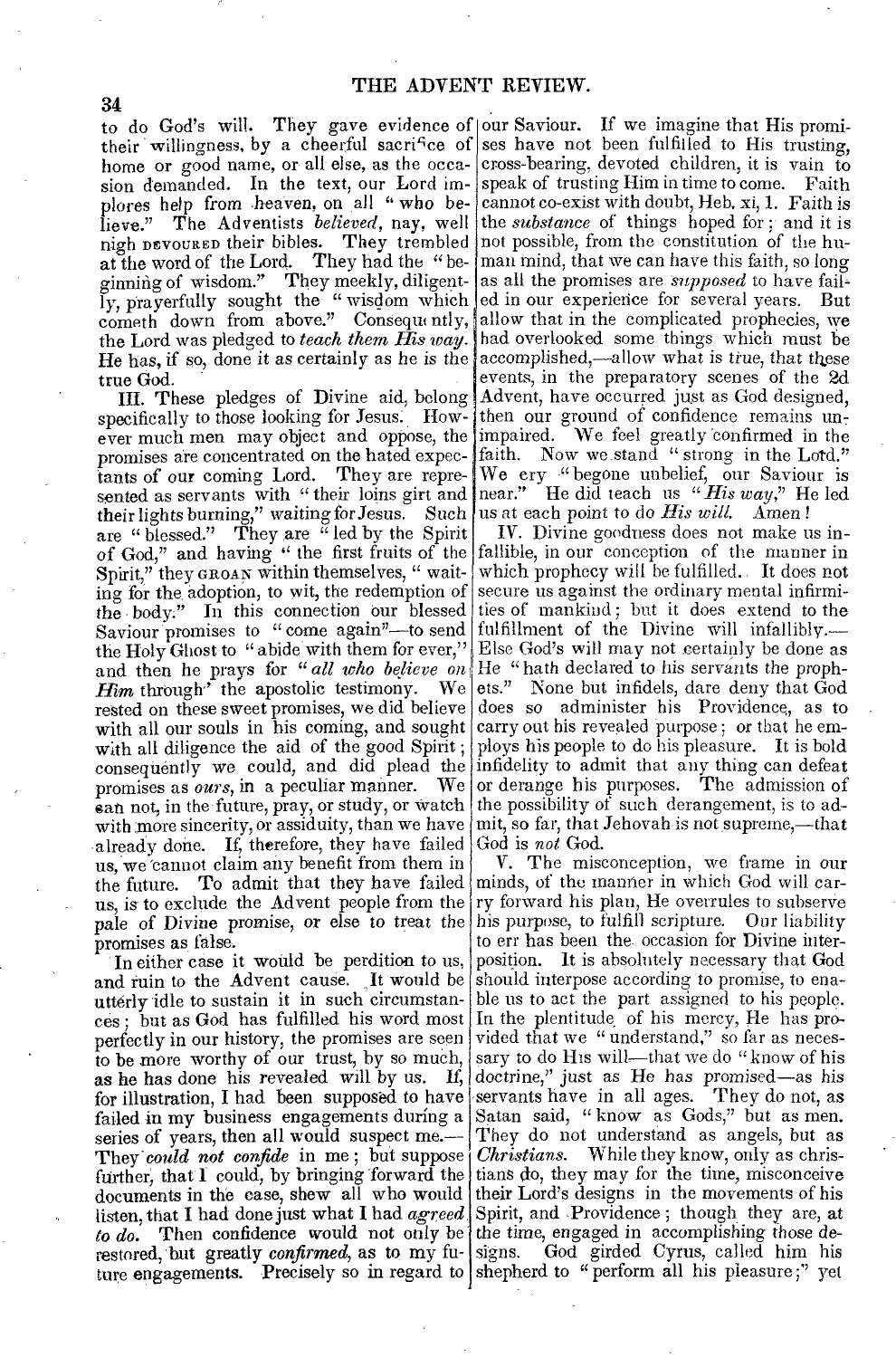Cyrus had "*not known him.*" Napoleon was to fill out the parable, was like that imposed his agent to upheave the whole surface of on Cyrus by his ambition and energy of char-Catholic Europe and take away the dominion acter to fulfill the prophecy concerning him. of man to praise" Him, and the "remainder could "not be broken" by the executioners; of wrath" will He restrain. He who thus uses because the scripture type, the passover could Napoleon or Nebuchadnezzar, Caesar or Cy- not fail of a fulfillment. The necessity for rus, as the revolutions of earthly empire de- Jesus' sufferings was a dreadful necessity; so them, in spite of all their weaknesses, and "oil in their vessels," i. e. grace in their they were honored, to fulfill the prophecies con- all of Babylon into Heaven. He who said cerning his first Advent. They were "wil- "Come out of her my people," has revealed ling to do his will;" therefore they were guid- the fact that "five of that virgin band had noted "into all truth." They did understand as oil in their vessels." Such would want "the He is now to ascend the throne of David, this Those only, who have "oil in their vessels," Does Judas sell and Peter deny him, it fulfills his *promise*, or his *Providence*; but wait on and fond of the temple of Jehovah ; even this the disciples, before the Pentecost. This con-2d Advent people, God has led them in "His $\vert$  in which they see the Providence of God, fulway," at every turn, and in every trial they filling his purpose, by their very disappointof "the little horn." Then he was laid aside as a thing of nought. God makes "the wrath mand, can certainly employ his obedient children. He does not guide them into their mistakes, but He employs them *notwithstanding their mistakes.* He verifies .his promises to gradually brings them to " understand," both his word and Providence. Thus it was with the Apostles and Prophets. The Apostles exhibited their full share of  $\,$  human infirmity, by  $\,$ misconceiving the purposes of Jesus, though the unfolding purpose of Jehovah was gradually opened to their minds. In every instance their weakness, as well as ignorance was over ruled to fulfill scripture. Do they imagine that nerves them to cry "Hosanna." Had they held their peace God would have put a tongue in the stones, and they "would have cried out." Do they, through fear, flee from the Lord, and leave him "alone;" it fulfills scripture. scripture. Are they attached to Jerusalem, is made available to his purpose, that they should "begin at Jerusalem." So with the fulfill scripture. They conceived that  $J\text{-sus}$ would come in '43 and again in '44 on the 10th day. This nerved them to do God's will. Those who are willing to " do His will" despite all the shame incident to delay, "shall know of his doctrine." They having committed themselves to God's guidance are like the apostles, under a BLESSED NECESSITY to fulfill His purpose. In doing it voluntarily, they secure to themselves the most enlarged promises. Even those who are unfaithful and "foolish" help fill out the prophetic sketch of Advent history. All classes fulfill scripture. each act their appropriate part. O, the depth of the riches both of the wisdom and knowledge of God ! My whole being bows and adores, *trembles and loves. "I* am a worm and no man," before this wonder-working God."

Like that resting on our Saviour. "Thus it *behooved* Christ to suffer." "A bone of Him in the revealed " fiery trial"—the " fuller's soap," and the " refiner's fire" *must* do its work—on and in his people. Character must be developed. Those who have not hearts to sustain them when the first blaze of the lamp seemed about expiring, must be known. God never intended that the whole and apparently happy "ten" should enter the kingdom—no more than he intended to take door" open after it was Too LATE. The necessity for this development is indeed, dreadful ; yet there is *this necessity.* Thus it is written : " the *scripture*  $M \leq T$  is fulfilled." with their lamps in their hands, can "stand before the Son of Man." They have grace reigning within. They KNOW that God is true, and trustworthy, notwithstanding their disappointment. They do not, dare not, deny God, as did Moses in his emergency—as did fidence urges them with more importunity to his throne. He gives them increasing light, ment, by that which constituted their greatest cross. They are • constrained to the conclusion that nether the *weakness* of his obedient children nor the " wrath" of their foes, can defer, or defeat the Divine purpose. God's *" counsel will stand* and *He will do all His pleasure !"* Hallelujah Amen !

easure I' tiallelujan, Amen !<br>VI. To deny that God does thus guide his people is to deny God's agency in his own great work, contradict the prayer and promise of Jesus Christ, and so far " do despite to the spirit of grace." How can the revealed plan of Providence be accomplished, but by strict. ly sustaining his word toward his trusting, cross-bearing people? Who would, or Who *could* believe God, if in such a crisis as that just preceding " the consummation," He should fail to fulfill his word! "If the foundations he destroyed what can the righteous do" "to The necessity imposed on the virgin band ward trusting God?" The Lord is in his ho-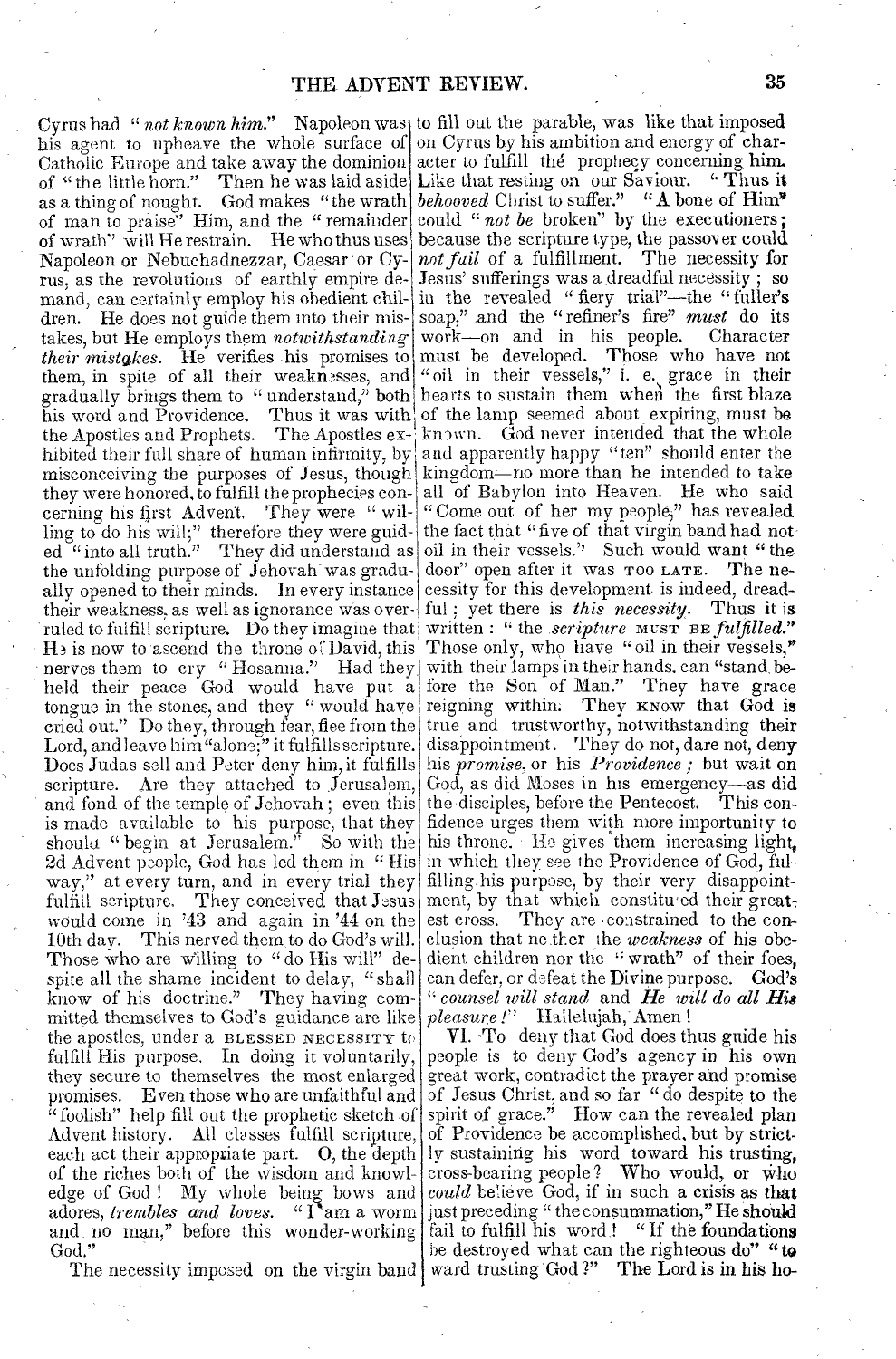ly temple—His eyes behold, His eyelids try dence clear up to the coming of the Son of here  $\widetilde{I}$  The denial looks to me like the sin " which has no forgiveness." We "know. *inherited* the blessing he was rejected," Heb.<br>xii, 15–17. That disciple who sold his Lord That disciple who sold his Lord found no acceptance. Is there any pledge or promise of God to those who refuse the cross, in any part of the narrow way ? To those who do not "hold fast the *beginning of their confidence, steadfast unto the end ?"* What promise is there for those who "let go" their *a* better hold, somewhere in " doubtful chroundeniable fact that, at the dispersion of the virgin band, one class had faith in God's guiwhile the other lost the faith, they had before responsibility of *suppressing* truth, inconceivprofessed, relative to the Spirit's aid? One ably greater? class, was *ashamed ;* the other sunk down deeper into God. One class attempted to justify *themselves ;* the other justified God in their guidance. One class having lost their faith went in various directions, seeking support from books, from the churches, or from "doubtful chronology ;" the other in the exercise of a living faith, held on their way waxing stronger and stronger. Those cast away "the beginning of their confidence." These are holding it fast "steadfast unto the end." Amen !

Those whose faith failed in the guidance they once claimed, are found among that class who shall find no admittance to the marriage. God called them out to be ready to welcome ed for this purpose. All the action in the pathe King of Kings,—to bear " their cross daily," till exchanged for the crown ; but at a certain point, they, being disappointed, refuse the cross, by letting go "the beginning of the virgin band, must precede the coming of their confidence," draw back from much that the Son of Man. The scenes of heaven are God had " sealed," by his Spirit, or by his not here represented, but the scenes of earth Proivdence, and joined the world (silently) it may be) in denying that God's promised guidance had been granted them. Such not heeding the Spirit's message -to the church of the Loadiceans will not be heard When they " knock."

This, if true, is a tremendous truth, and ought to be suppressed no more than the truth it might seem more intelligible. The going of Christ's coming. It shews that the great forth in view of the signs and periods, preach*event is just upon us.* Men cannot be converted by 'denying God—draw pg back to '43, and thus overlooking the chronology of Provi- a part are losing their light—one part remain-

the children of men." (Ps. xi.) To deny the Man. I feel perfectly clear in preaching the fulfillment of Divine promise, since '43, to judgment, right on men, when authorized from those who look for and "love his appearing," the word and Providence of God to believe is, so far to deny the Holy Ghost. Where can that it is so. If there be any who are honest his agency be traced during our age if denied hearted—any who have not consented "to the how that afterward when Esau *would have* be benefitted. It certainly can lull none to confidence in God's guidance, in order to get having been passed,—the virgin band broken nology"? As the lamp of life shines only on it proves that the season for this portion of the believer's pathway does not the want of meat is  $"due."$  The promise and Providence light denote a want of faith ? Is it not an of God, proving a fulfillment of this portion of dance, notwithstanding their disappointment, this truth is thought to be great, but is not the counsel and deed of those who" deny the truth of Divine promise and Providence, they may sleep; who "have an ear to hear," to be *assured* that the burning splendor of the day of God is just opening on the world !! It shews believers where in the succession of events we are. No one can be reached effectually<br>but by truth, and that truth must be " $present$ but by truth, and that truth must be *" present truth.*" The faithful servant gives "meat in DUE SEASON." The points in the parable up,—the clamor about the door being heard, the Parable, I dare not withhold the truth in its "season." The responsibility of *believing* 

> VII. Let us notice the wonderful- precision with which Jesus sketched the Advent history, in order to illustrate the reality of the scripture doctrine of Divine guidance.

> The parable of Mat. xxiv, 45-49, represents the Advent, and anti-Advent, ministry, during the preaching of the signs and periods up to '43. Then one class with their adherents is left to, the doom of a fallen world, and the other is taken up. Their history is foretold from the point where they go forth to meet their Lord, down to the time when the foolish get their answer, "I know you not."

> The facts preceding a marriage are employrable, *precedes* the nuptials and the marriage feast. *Is not this so ?* If so, then, in the fulfillment, all the contemplated action among are. The people of God are represented while *waiting and watching* for the coming of the Son of Man. It is not Judgment, but the scene preparatory to its execution. It legins at the' house of God.

> Had Jesus employed some other figure to represent the same scenes in Advent history, it might seem more intelligible. The going ed by the faithful servants—the tarrying—the midnight cry, the dispersion of the band when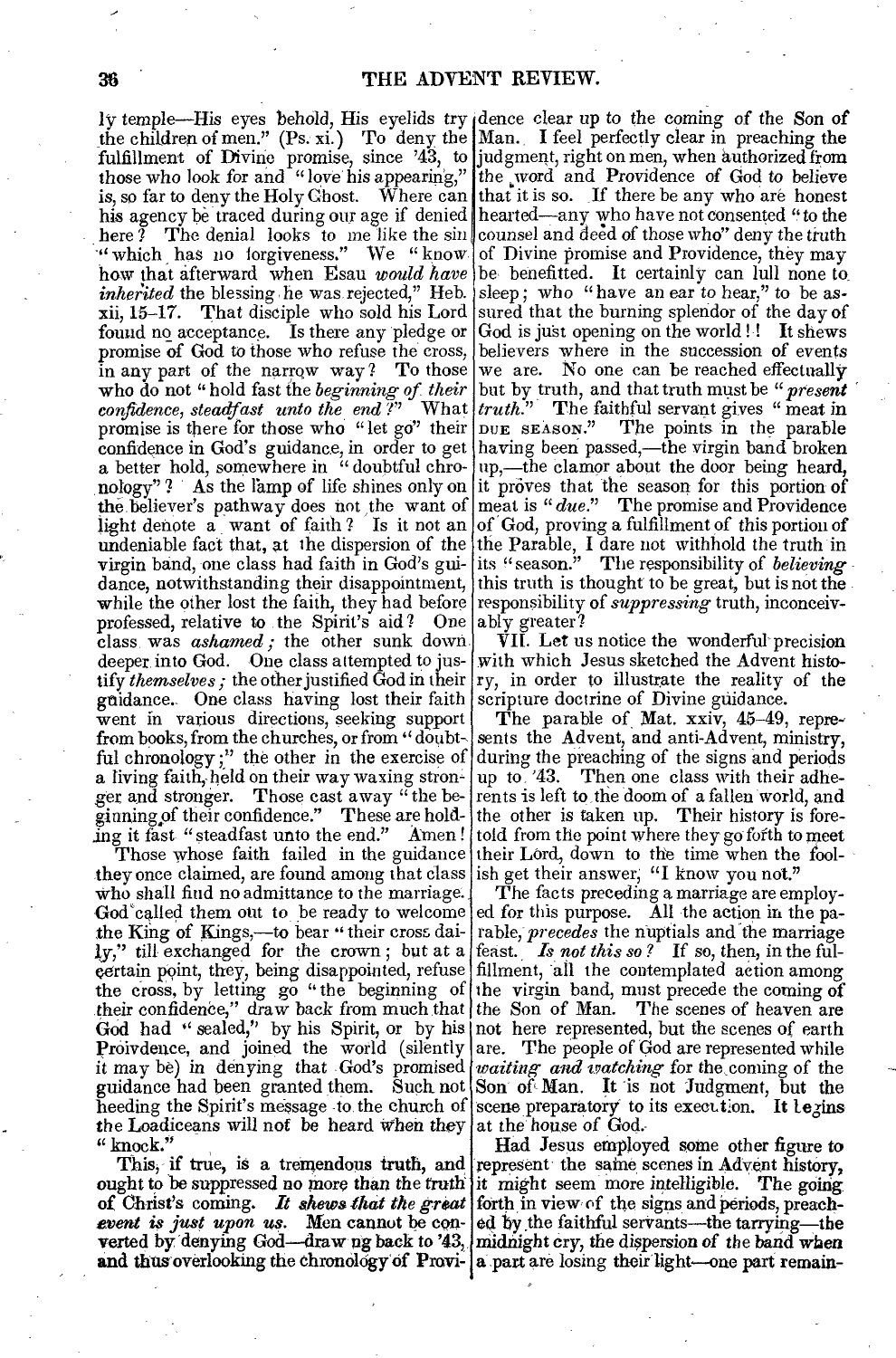other, making a subsequent clamor about the disappointments, it brings a cross. door, entertaining no, doubt as to their being entitled to admission, and qualified for the en- united to cast contempt on those who would joyment of the marriage, which Was then to be soon solemnized, are all distinctly marked. These are the points in the p-rable. They represent the feeling and action of Adventists proach—many have been carried away with in *view of their Lords coming*. Now just the flood. It comes for not saying or acting allow this to enter your minds; it may give as if Satan or mesmeric sorcery had guided you a more full and perfect conception of this scripture than you have had.

could be misconceived? For the reason that pectants of glory, for confessing the word of He spake in parables at all; "because they Jesus and the providence of God in setting "a seeing, see not; and hearing, they hear not, neither do they understand," Mat. xiii, The evidence of his coming is nearly all of on us—" yea, woe is unto" us if we "preach this nature. It may be—it has been misap- not" the truth of Divine guidance. There is plied to the destruction of Jerusalem. If un- a moral necessity that those who share the belief wants a handle, it can find one. The grace should bear "the reproach of Christ." foolish virgins can discover just as plausible an Those who will wear the crown, *must bear* objeetieri against the fact, that the knocking *the cross.* The necessity which existed for against the shut door, takes place here, before Jesus to "endure the shame" resulting from the revelation of the Son of Man, as did the disappointed public expectation, still exists, churches against the signsof Christ's coming. but glory be to' His dear name, he makes the They imagine that Jesus is here the Bridegroom, as really as if he were so called in this parable. They may know, as nearly as un- it is worth more to me than worlds—still this belief can know, that if the Son of Man should shut-door cross transcends all that have gone come at any one point in the parable prior to the end; the *rest would remain unfulfilled.*  Those "iots" would so far fail.

Mark these facts: 1st. Jesus answers the inquiry "What shall be the sign of thy coming?" Was not his answer pertinent?

2d, The parable represents the action of Adventists in *view* of his coming. Those who knock do it *with the full conviction;that they can and ought to enter.* There had been no change externally.

3d. There is a different feeling and different action among the self-deceived '*after* he comes ; he "knows them not." They " wail," and he cuts them assunder.

This being so, the cross of this truth must be borne. It is truly the heaviest cross that we have met with in our Christian course; but Jesus, standing very near, cries, " Whosoever doth not bear his cross and come after me, *cannot be* my disciple."

The Advent cross was large—the tarrying cross was larger, because of the reproach which attached to faith after the time pass-The Midnight Cry was the largest and tallest of the whole. It bore us quite out of swer of the Lord to those who insist on enterthe world; we supposed it would have been ing, though their faith (light) failed. He will

ing out from the world and coming into a the last. But as it is deemed "too bad" for us more endearing fellowship with Jesus, (like to confess the truth of Divine promise, and the Noah's going into the ark before the flood,) the interposition of Divine Providence amid our

But why did our Lord employ a figure that the Advent band—the recently despised ex-Some Advent preachers and papers have not " confess" and " draw back" to somewhere near '43. Those who maintain their faith have been well nigh deluged with rethose who are in Scripture, characterized as God's people. We are the "offscouring" of snare" for the world. Still we have nothing to glory in, save the cross, for *necessity is laid*  " reproach" " greater riches" than all sublunary things. The cross has become very sweet; before it. The world, the flesh and the devil will not consent to the door's being shut. It *brings* .TUDGIVIENT TOO NEAR', *makes it, too*  CERTAIN.

> Mark ! None can deny that there is a shut door in the Advent prophecy—that Jesus is answering the inquiry, " What shall be the *sign*  of thy coming?" None can deny that after the going forth, tarrying, Midnight Cry, and dispersion of the bands, there has been a clamor about the door. These are facts notorious in Advent history, answering to the representations in Advent 'prophecy. *Gan any but Infidels deny that they have occurred by the* DI— RECTION *of Providence?* In view of God's promised guidance, dare any but Infidels deny that God has guided and aided his people while this portion of prophecy is, being accomplished? I eah see no misapplication of these scriptures in this argument. These parts of the scene *preparatory to* the 'Second Ad, vent, cannot have transpired " without our Father;" Matt, x, 29. If so, then the  $Ad_{7}$ vent cause is *the cause of Gad,* and must be confessed before men—quite through the shutdoor. The next event in the scene, is the an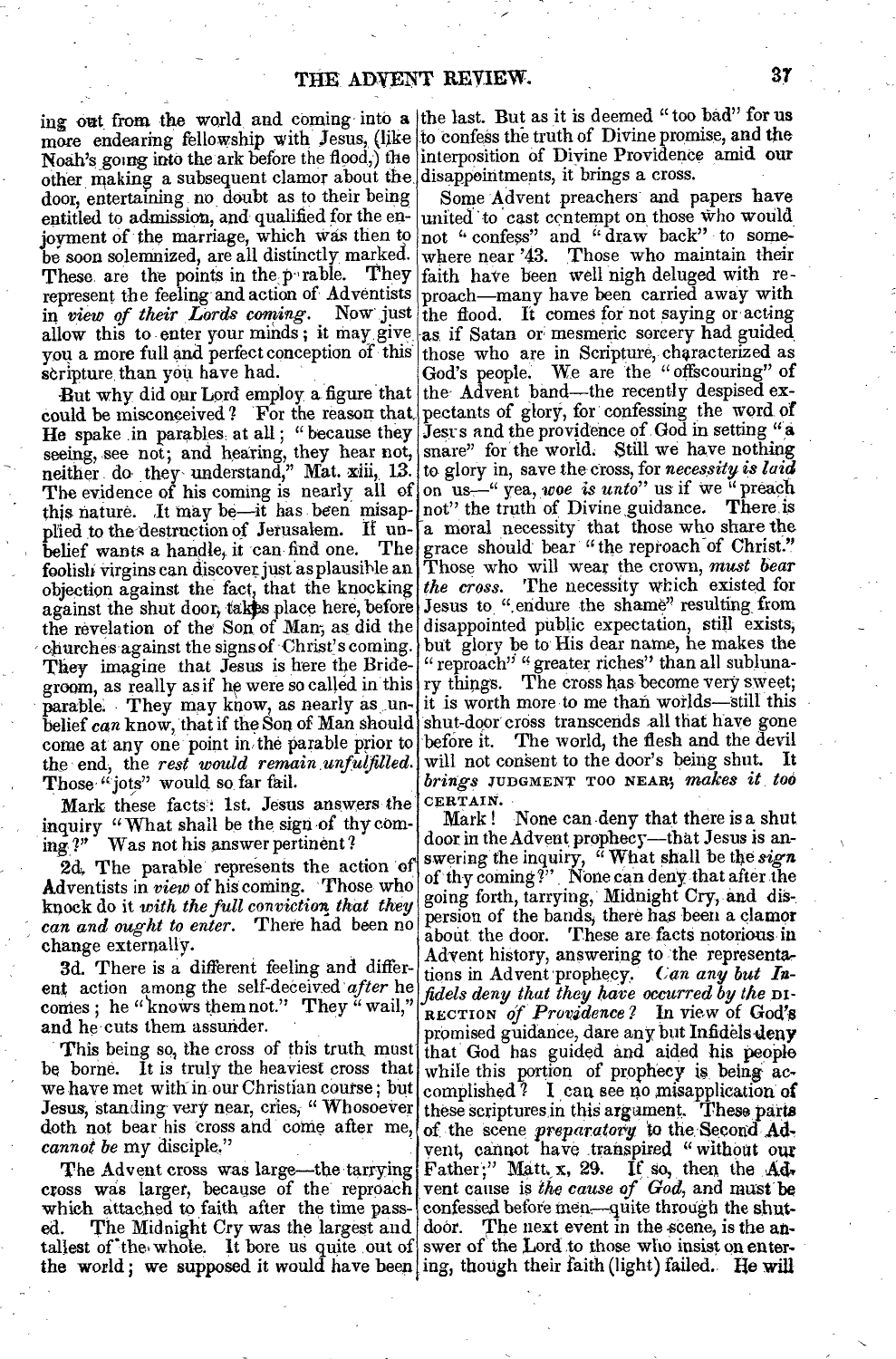say, "*I know you not.*" This will lead to the whole preparatory scene of the Second Ad-"wail" of the wicked; Matt.  $xxiv: 30$ .

The shut-door and the knocking must of necessity precede this answer of our Lord must be before the actual revelation of the Son of Man. The entire action of the virgin band in the parable precedes the marriage. So the action of the Adventists designed to fulfill the representation, must take place in *view of* his coming, before he discards the foolish, and consequently before he damns them. This being certainly so, it must be believedand confessed. The cross of it must be borne. It is no small recommendation of this "cross" that it brings with it a "will" to bear the 4New Commandment" Cross, (John xiii); alSo that which attaches to the salutation, Any view' of these portions of truth which *avoids*  the cross, LEAVES our JESUS. He is ever on and fulfill the scripture relative to the coming the cross. We cannot get the truth as it is in Jesus except we take the cross too. Those who will not "confess Christ" in the experience connected with the shut-door. shut-door, dare not in the "New Commandment." They are on the popular side, avoiding the cross in these points; and justifying ry to ascension. Thus it was with Elijah. It so far the disobedience and unbelief of the church and world.

To them the cross of Christ has become irksome. They have believed and obeyed and borne the cross far enough !!! Instead of confessing the spirit and providence of God in the past and present state of the once virgin band, they confess to the world—" draw back" from the " present truth," and yet will have it believed that "the door" is open still! The clamor about the door has occurred since by the Midnight Cry. God smote the one the cry, in the Order in which it stands in the Scripture, yet it is no fulfillment !! God tells us that those among the Adventists whose has got tired and gone away from the closing light goes out, (or faith fails) are "foolish." scene of strife—has left his trusting people to They must be *detected* before being rejected. chance, "doubtftil chronology," "mesmerism," or Satan's sway ! !

Jesus from his birth, at his baptism, through take "doubtful chronology" instead of Divine his life of wonder and peril, and then, because public expectation was not realized, believing that he and his cause was ,abandoned to the Lord. Doubtful chronology is sliding sand, Devil. "O *fools and slow of heart to believe* God's promise is an EVERLASTING ROCK. **Devil.** "O fools and slow of heart to believe<br>all that the prophets have spoken—ought NOT CHRIST TO HAVE SUFFERED?"  $\&c$ . Thus he reproved some of the most believing. and the Egyptians, preparatory to their deliv-Now,he characterizes those whose faith fails, erance. They were gathered out from Babyas "foolish," for " thus it is written, and thus lon " at the river. Ahava," before going up to it behooved" the Advent people to break up at- Jerusalem with Ezra. There is a point be*must be," that* one part would wish the door open after it was "SHUT." "The scripture cannot be broken," therefore all must take principle and the above facts sustain the place *before* the Lord answers them "*I know* shut door of the parable, and I see the pro-

vent ! How far removed from all human device or desire!! How much like the "trial of faith" to which the servants of Jesus were subjected at the first Advent:

Its fulfillment in our history demonstrates the precise truth of Advent prophecy. It proves the presence, the power, the providence, and the promised guidance of our covenant keeping God. I hold it to be as certain that we ate among the closing scenes represented in that parable—that God has guided us there, and that we are in that time to look with unyielding confidence for the coming of Jesus, as that there is a God. That he is near, "HIS WONDROUS WORKS DECLARE." Amen. Deity must be dethroned ere He would withdraw His hand from those who trust in Him, of his Son.

It looks like admitting the divine mission of  $\begin{bmatrix} 1 & 1 & 1 & 1 \\ 1 & 1 & 1 & 1 \\ 1 & 1 & 1 & 1 \end{bmatrix}$  who " look back" to the churches, and sus from his birth, at his baptism, through lake "doubtful chronology" instead of Vivin VIII. There is finally, a necessity for the There is need for the shut.door to separate us finally and forever from the world, preparatois, necessary to verify other scriptures. "As the days of Noah were, so shall also the coming of the Son of Man be." Noah went into the Ark seven days before the flood. If any imagine that the analogy does not apply to the shut-door, they should remember that there *is*  a shut-door in the same discourse; in Jesus' reply to the same inquiry, " What shall be the sign of thy coming." Lot was separated from Sodom ; so were we by the Advent Angel and who " looked back" towards Sodom. Jesus "REMEMBER LOT'S WIFE," said he, as we left the world. Those are indeed " foolpromise and Providence for a pillar of cloud.  $\mathbf{W}$  What is the chaff to the wheat ?" saith, the

the cry. "Thus it is written, and thus it yond which God leaves men; then his ser**you** not." How wonderful has been this priety as well as the necessity of it, before Israel was separated from Egypt before " the cloud" went and stood between them vants should leave them as he bids ;'Hos, iv, 17. Heb. xii, 17 ; Rev. xxii, 10-12. This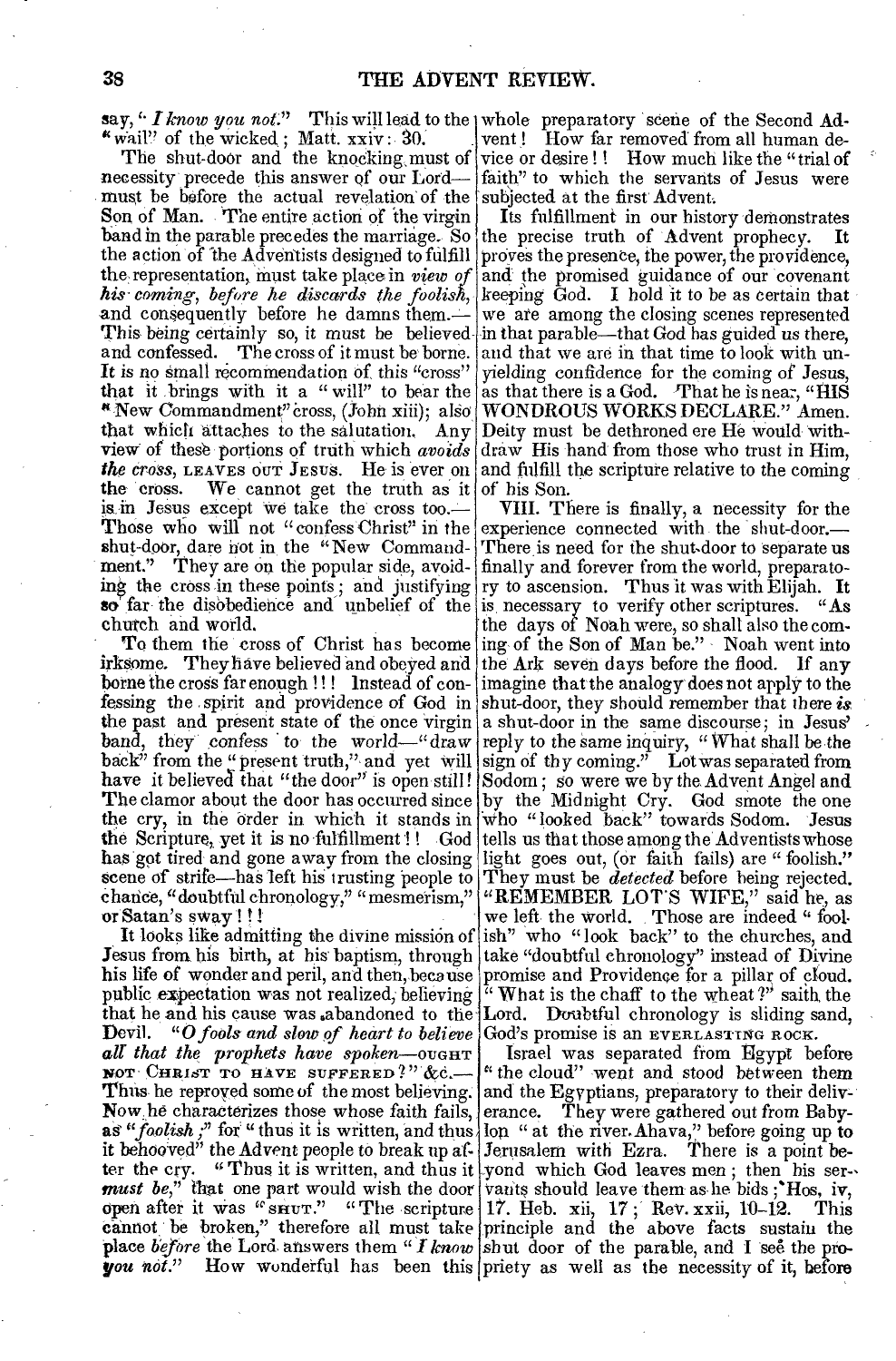the Lord shall look out with his eyes of flame, (a very different compound to feed the 'little and say to those who apply "too late," "In- $\int$ flock" from, than that of doubtful chronology deed I do not know you.

Let those who *suspect* the promise and other from men. Providence of God in the fulfillment of Adthe preparatory scenes of the great and terri-it to tbe Lord." ble day of God. If you avoid the cross of is nigh unto cursing, whose end is to be burn- which Jesus taught. His "guiding spirit of ed. If you justify the world, you condemn grace," and his beneficent care, are pledged God, and must perish beneath his frown.

sustained by the faith of Christians in Chris- ing." True he led Israel and his first discitian experience. Bro. Miller said March 20th, of the 7th month, 'If we are right in believing in experimental religion, I am sure I nev- is *claimed in relation to the Advent move*er experimental tengton, I am sure I hev- is trained in Telation to the Advent move-<br>er experienced a more holy and beneficent ef- ment. God has guided us to do his will inknow, if the Advent brethren were ever bless- foes, and the weakness of friends "to praise ed, they were then.' This is the doctrine of this discourse. We had better rush on forked lightning, than 'deny' the Holy Ghost in the Advent experience—better be plunged into a fered, now he is coming himself to reign, and fiery furnace than deny God who is a 'con<sub>s</sub>  $\vert$ I must confess him in all his truth--in all his suming fire.'

The points of the parable have been by Providence verified down through the *shut-* consequent trial does not disprove, but conso far as to deny his agency in the world's great crisis.  $\{$  If we deny him, he CANNOT DENY HIMSELF.'

To present the necessity of this discourse, let me say that many souls are famishing for this bread. They have been taught by preachers and papers to *doubt*, and they dare not, *cannot* trust in God firmly. On solid pavement they could walk, but not knee-deep in authority away, as easily as does the Infidel mud – We 'walk by faith,' not by doubt--by perfect 'slough of despond,' in, which I see and our worship. that untold numbers are sinking to perdition.  $|$  can take up his cross—"follow him" through It is so plausible that many seem not to suspect the scenes sketched in the parable, and thus it. It would 'deceive, if possible, the elect;'] and no marvel,for Satan himself is, transformed into an angel of light,"

In strong contrast we have from the lips of Jesus his ever prevalent prayer and unfailing promise of guidance. He says, 'My sheep hear *my voice*, and they FOLLOW ME.'-

or mesmerism. One is 'from Heaven' the

vent prophecy, read Acts xiii, 40; 'Behold have said, "The 10th day movement was a ye despisers, and wonder and perish, for I work lie, and much of '43 a mistake." " The a work in your days, a work which ye shall Voice of Truth" in extracts of letters, Jan.  $28$ , in NO WISE *believe*, though a man declare 46, says, "I believe it was a sincere, honest, it unto you. In the strength and confidence human mistake, and it would have been an of my soul I declare that God is working out honor to any one to confess it," and " not lay A distinguished lecturer is understood to

present truth,' you are with the world, which Divine guidance, and the providence of God, In conclusion, I remark that this view is his will," looking for, and loving his appearfect in my life than then, and one thing I do fallibly. He overrules alike "the wrath" of This is a virtual denial of the promise of for the guardianship of those "willing to do ples " *by a way they knew not*," yet he guided them in "his way." Amen. *This is all that* His praise is secured by sustaining his promises and fulfilling precisely, the whole of Advent prophecy. Jesus once sufcommandments; Rev. xxii, 14.

door to the clamor of those whose light of firm the doctrine. It being sketched in the *faith failed them.* As a sparrow does not fall prophecy of the preparatory scenes of the without our Father, this has not transpired Advent, it must be found in Advent history, but by Divine direction. I dare-not deny God as certainly as Jesus is ." the Christ." Amen.-The falling away of the foolish and, the

faith in God's truth, not in man's doubtful WILLING to "confess Jesus Christ as Lord" chronology. This doubtful chronology is a -Sovereign of our whole being-our faith One word to those who say that they cannot see; rather for the instruction of those, who can see. Those who were *unwilling* to admit the truth of Christ's Messial ship found an excuse—these *not Willing* to see the:Second, Advent ,at band, in '43 found a reason those *not willing* to take the cross of the "New Commandment," explain its binding, every other. Divine requirement. We must be Then we can see, then we by his grace be borne onward into "glory, HONOR, and IMMORTALITY." Amen.

#### THE BAPTISM OF JOHN.

His doctrine of Divine Providence is certainly not his own glory. John vii, 18. 2. The *Whence was it*, *from heaven or of men1*  Mat. xxi,  $23-32$ . From Heaven, because, 1. He bore the Divine credentials. He came to them in 'the way of righteousness;' sought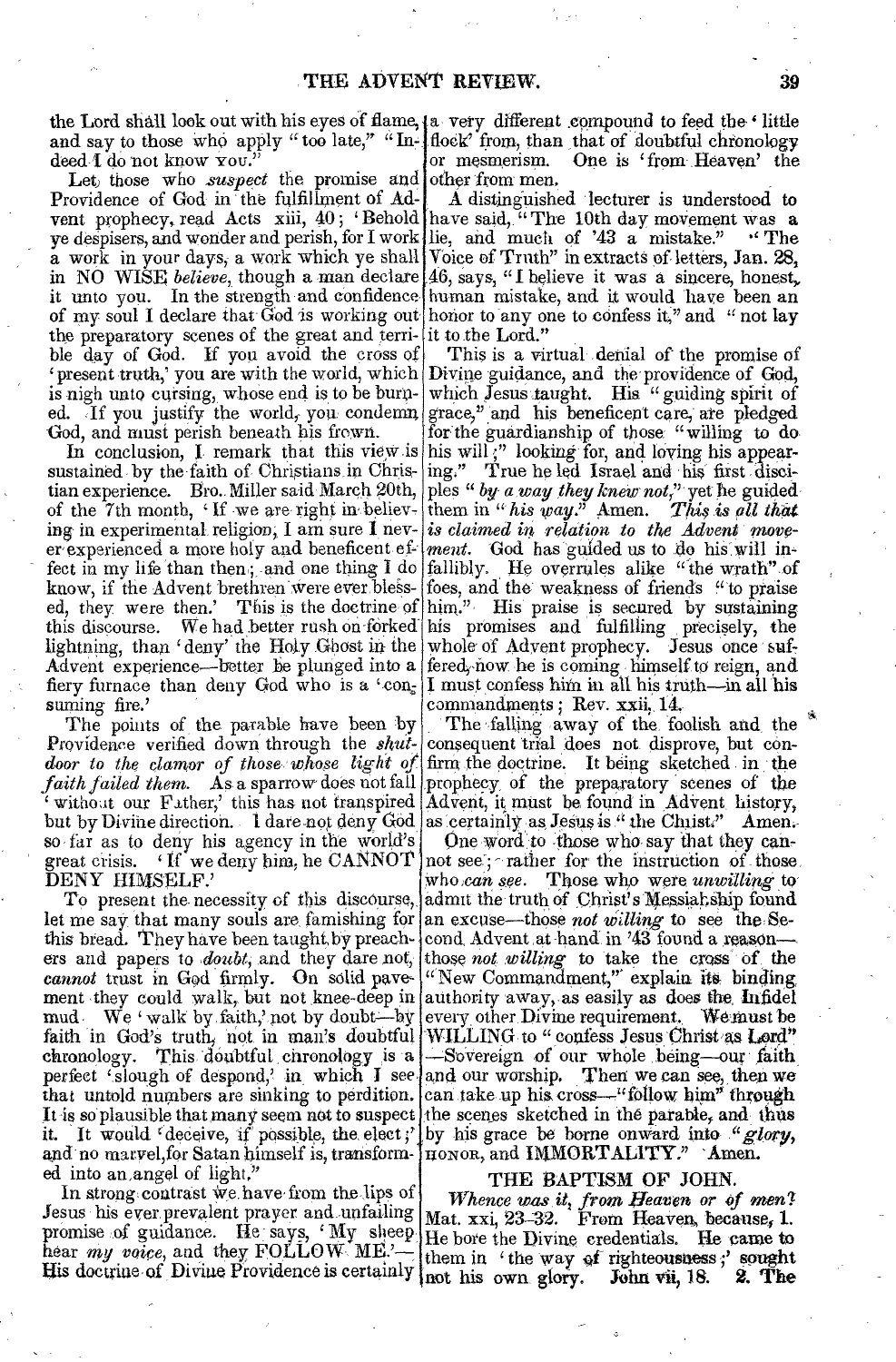extend, most beneficent : bad men became John vii, 17, 18. good. Mat. 20. 3. There was in Jehovah's revealed purpose a harbinger of Messiah, a voice crying in the wilderness, prepare  $y e | t e d$  us from the world. the way of the Lord.' Isa.  $x!$ ; Mal. iii.-The time had come for Messiah to be manifested, consequently- there could be no occasion to doubt that his precursor had appeared. The certainty that there could not be a coun- $Mat, xxv, 1-13$ . terfeit "voice in the wilderness," or deceitful messenger going before Messiah, at the right Lord, it is the exact time for this movement. time, bearing the Divine credentials, was as It did not occur before '43, therefore it must absolute as that there was a God, whose have come to pass since. It is as impossible providence governs the world. The scribes and priests were non-committal; they found it ed, at the right time, as that John's Baptism convenient not to know—to lie, rather than should have been. John came at the crisis be cornered in argument. They were repu- of the first, as this has at the crisis of the ted wise and devout, yet their case was more Second Advent. It is incredible that the Bihopeless than that of 'publicans and harlots.' ble doctrine of Providence be true, and yet They having rejected John and his ministry, could not now believe till they had *repented* of that sin. Having thus disobeyed God, they could not obey without repenting. But as repentance is the result of conviction, as conviction of guilt is produced by an admission Midnight Cry, the dispersion of the virgin. of the truth, and as they would lie rather than admit the truth essential to conviction, there was no hope for them. They could not receive Messiah till they had believed in. John's baptism, because, in God's revealed plan, that say that you 'cannot tell;' but be honest. 'voice' was to introduce Messiah. They were shut up to repentance ere they could ad- is right on us. If so, then none of those who vance one step toward the kingdom. applies to all who assume a 'wrong position. It is common sense; it is Scripture. out' point of observation, we see that John's Baptism was from Heaven; but to us the admission involves no cross. It is now no test.. Then it was a test; though the truth was clear to the eye of faith, it was rejected by nearly all the reputed pious of that age.— Thus they were lost, while the repenting publicans were saved. The light beaming from for Joseph to doubt his dreams when he saw prophecy fulfilled, does not compel assent; prophecy fulntied, does not compet assent; his brethren (after all the preparatory events *never did,* however clear it may now seem to that had been brought out by Providence,) us. John's Baptism was regarded about as coming for corn? Could Moses find a good has been the Second Advent movement; but public expectation not being realized, it was donbted, given up, and finally John himself Could David have doubted the Divine direcdoubted. Mat. xi, 3. Being *disappointed*, he tion of Samuel, in his anointing ? Could he  $divited$ .

Let me change the form, of inquiry.  $The$ *Advent Movement, is it from HEAVEN or of men?* 

With all the assurance of my soul, I an**aWat,** froth. Heaven.

fruits of his labor were, as far as they could announced it, bore the Divine credentials.

2. They produced by it all the phenomena<br>piety, all the effects of truth. It separaof piety, all the effects of truth.

3. There was to be a movement like this, to introduce the Second Advent, as 'John's ministry prepared the way at the first. Mat.  $\overline{x}$ xiv, 46-50; Rev. xiv, 6,7; Hab. ii, 1-4;

4. The time having, come to expect the that such a movement should be *counterfeit*such a movement be counterfeited.

Come now, don't be afraid, tell us whether the writing out of the vision, the annunciation of the Judgement, the going out of the most spiritually minded, the tarrying, the band, and the clamor about the door, is of 'Heaven,' or not ? It is not an isolated event, but a series of events, in the exact order of<br>succession represented in Scripture. Don't succession represented in Scripture.

If it be 'from Heaven,' then the Judgment This have refused faith and obedience *can believe* till they repent. The prospect of this is less From than that of the Jewish priests, by, so much as their guilt is greater, it being against greater light.

#### DOUBTING.

1. Because the Second Advent is the witnessed in the fulfillment of prophecy?crowning dootrine of Revelation. Those who, Then, it may be *right* and safe for us to 'doubt' *" Whatsoever is not of faith, is sin.* — Was it well for Noah to *doubt* 'after the creatures came into the Ark, and he had in that witnessed Divine interposition.? Was, it right his brethren (after all the preparatory events) reason to doubt that God would fulfill his promise when he had, reached the Red Sea? doubt the agency of Providence in his guidance, when, after the events, preparatory had occurred; Abner made overtures to bring all Israel to crown him 'King ? Was it 'right for the discipline to doubt just prior to the reception of " the promise of the Father" at the Pentecost, after all 'the wonders they had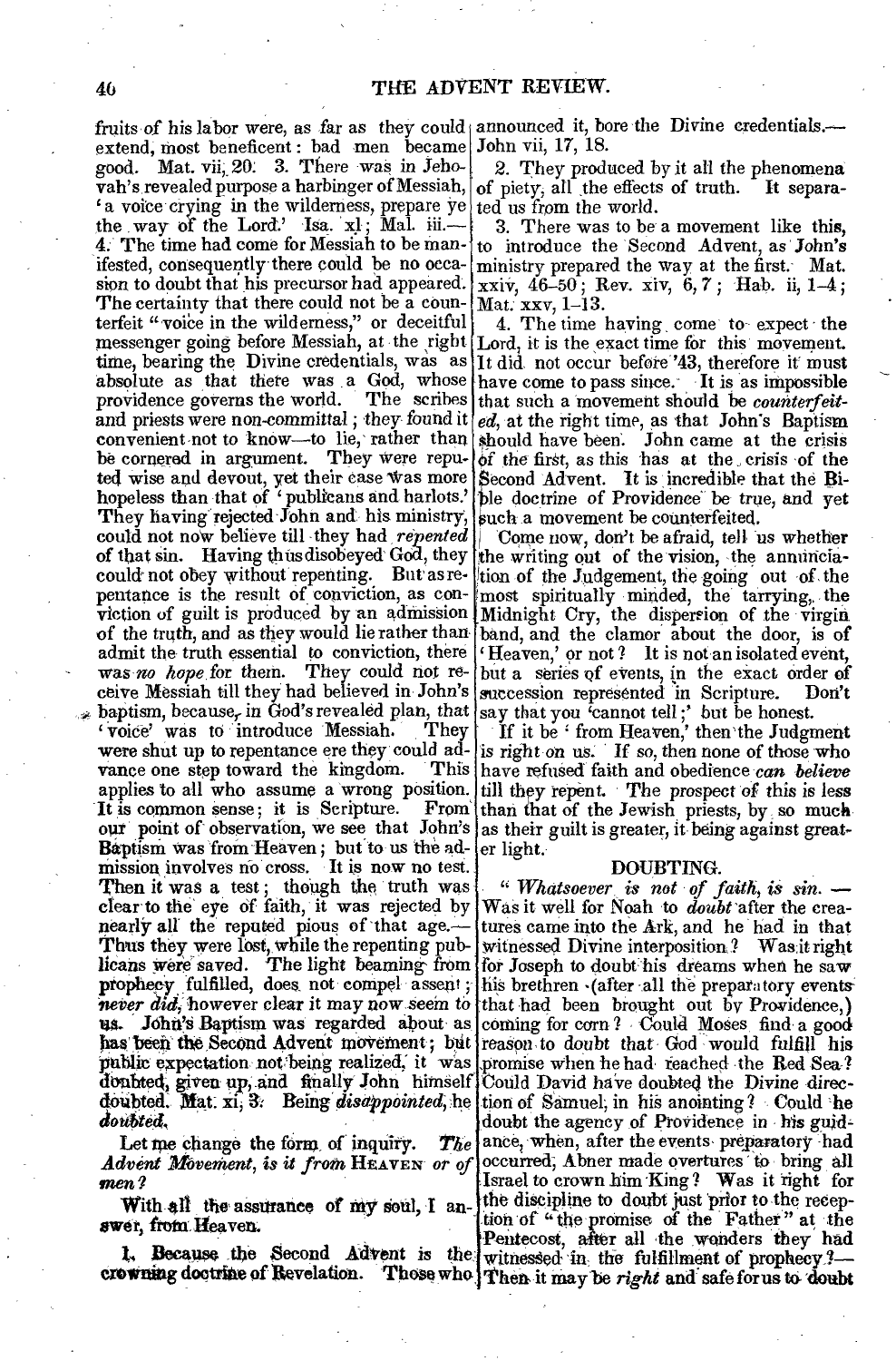Divine direction amid the preparatory scenes The recording angel has noted this language from the of the Second Advent. If we "doubt," while professedly maintaining the Advent cause  $\frac{7}{10}$  we are damned." If we maintain, it without *faith*, it is to us, a sin. If it be " of men." give it up at once.

.6.

In every crisis God's people have been shut up to faith, as we now are. My heart and flesh cry out *" belive."* My reason and religion echo BELIEVE!! Maintain your consecration to God. Wait on Him. He has not, can not FAIL his trusting ones. He so interposed in '43 and '44, as to compel the confession that a crisis was just impending. Shall we now *doubt,*  because God has been fulfilling scripture in our disappointment, and setting the "snare" for the world by the delay? Hold on ! !

Our blessed Lord:1esus is coming. It is made more certain to us by our having witnessed- the evident truth of the Bible doctrine of the Divine interposition to fulfill scripture. Amen!

" Jesus  $m\gamma$  all to heaven is gone,

He'whom I fix my faith upon.

Jesus says he will be with us to the end;

For He HAS BEEN with us-still is with us,

And He's *promised* to be with us, to the end."

This is the doctrine of the Bible, as well<br>the language of devotion. Doubting as the language of devotion. souls, who are ashamed of your past interest in God's truth, you must, (to reduce your scripture reading to your present doubts.) change both your Bible and Hymn Book.

#### OBEDIENCE.

Abraham was distinguished as " the friend of God." Would you enjoy a like distinction? Hear the testi-<br>mony of our blessed Saviour: "Ye are my FRIEND. IF YE DO whatsoever I command you." Thus we may be true children of the true God.

Would you be brother, or sister, or mother to the Son of God: "Whosoever shall do the will of my Father, is heaven, the,saine," said he, "is my *brother,*  and *sister,* and *nnoih?r!"* 

Would you, dear reader, have "right to the tree of life," and feet at home in the *New Jerusalem*, beneath the unveiled glories of God and the Lamb ? ." Blessed are they that no his commandments that they may have RIGHT to the tree of life and may enter in through the gates into the city." Amen !

Would you wear the name of your Father in Heaven, stand on Mount Zion, with the Lamb, and be numbered with the 144,000, having,the golden harps singing the new song? " These are they who follow *the l.mb whithersoever he goeth.*" Lord let us belong

to this class. Amen ! The Apostle Paul names as a murk of piety, in a widow, " if she have washed the saints feet." Jesus, the adored of angels, gave the example and the command enjoiting it more solemnly than he did any other act of .his life. " The Friend of God" served thus before angels. Gen. xviji But, notwithstanding all this, in these days of degeneracy, it is regarded as an "offence, to be punished by the" priest. It is said to be *"earthly,* sensual and devlish I" He who -does, it, though with all reverence, is denominated a " demon."

lips of leading Adventists and others. .It seems a deliberate charge on our Lord, and Lawgiver. It ascribes the most profound-and most solemn injunction of hu-<br>mility, given by incarnate Deity to the Devil. The mility, given by incarnate Deity, to the Devil. language of the Adventist, Elder ———, was 'it is all of the Devil.' You will hear of that again, sir ! Jesus heard you.

When a man becomes too wise, or too proud, or too pure to follow his Lord, 'without the 'camp, *bearing*  his reproach,' he should leave the Advent and renounce the name of Christian. Why profess to know Christ, while denying Him, in his Holy example and most urgent requirement.

It was apostolic, nay, Divine, in the era of the first Advent. Who but those; who would reduce all things to their own level, now call it devilish ? To the pure, all things are pure; but to them that are defiled, is NOTHINO *pure!'* No, not even the institutions of Heaven !

Searching the scriptures according to Jesus' command, has been a mortal sin to millions. Bap'ism, as described in the scriptures, is deemed indecent and dangerous; but Jesus'lovely example of humility, is, when put in practice' outright 'Devlish

.0 Loyd thou:" wilt be *avenged* on such a people as this.' Amen !

In strong contrast with the above named charges, let meadduce the language of my Lord; shewing that it is *Divine.* We are 'held *accountable* for the manner in which we treat it.  $\langle$  When our Lord,  $\langle$  having loved his own, would shew them his love 'unto the end,' he arose from supper and proceeded ' to wash their feet.' Their modesty led them to decline such an act of condescension He assured them they did not know why he did it; but should 'know hereafter.' They' would have known then, had his purpose been to purify them or relieve them from distress. Their personal impurity or pain would in that case have suggested to them his design; but as they were not in distress, nor their feet in need; of washing, they did rot perceive his design. He 'afterwards' told them according to his promise, what his object was, He gave them *an example.'* But it is not to be followed? Yes, it is, 'that *ye:should* DO. AS Z. *have* done unto When religion becomes popular, we shall be unwil-<br>ling, O Lord, to do as thou hast done! Well, says<br>he, you are no better than I am: 'If I, your Lord'and Master, have washed your feet, ye ovent also to wash one another's feet.' But this would urge us to do the<br>way thing to which we are uttached isinglized. 'Verivery thing to, which we are utterly disinclined verily, I say unto you, the servant is not greater than his Lord.' If it is not beneath my dignity, it should not be beneath-your's. You should not disdain to do what your Lord has done. This is my love toyou. I command you to *'* love one another as *I have* 

*loved you.* John, xiii, 1–34.<br>But the Elder affirms, with great asperity, 'that- it' was never done in creation,' till now-! Yes it has been.: it' has not -been, nev r in *credtion P* You. are, my dear sir, uninformed on that point. Our Lord's command, has been observed. It has been preserved even by the Papacy, in much greater purity than the Lord's Supper. The Pope himself observes it. You Lord's Supper. The Pope himself observes it. are not,  $\mathbf{F}$  hope, prouder than the Pope; if 'greater' in this, than your Lord! The Papacy has corrupted all the ordinances; but it furnishes historic testimony, to prove their perpetuity, and their observance down to the present, period. Those' who-deny *the* historic and "scriptural testimony, on this point, should read Jesus's solemn asservation.----The Father, who sent me, gave me.<br>a commandment--and I know that his *commandment*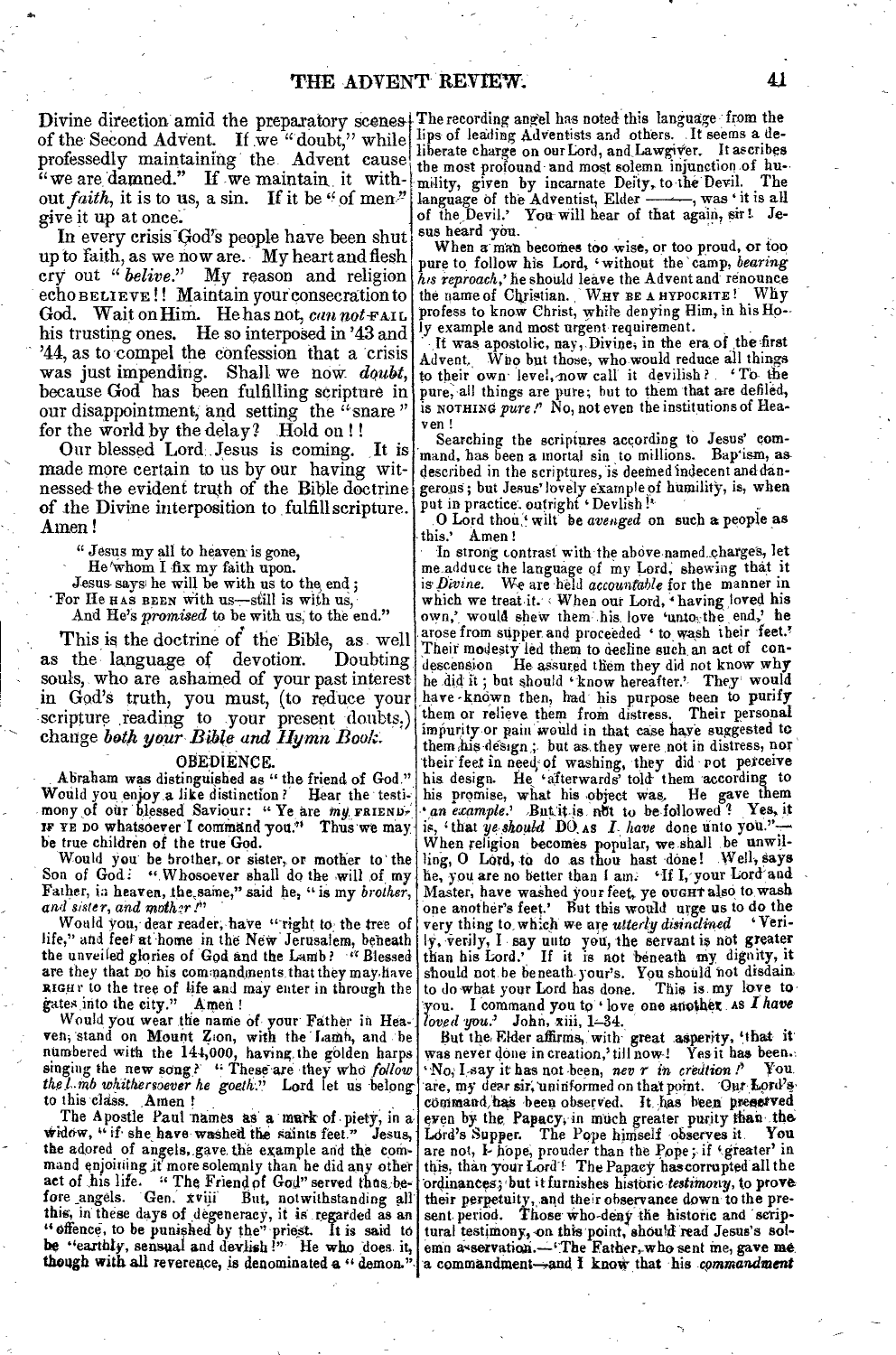*is life everlasting ;' but those who* 'love and make a *lie'—an* ingenious 'falsehood, to get round the cross, connected with the commandment, shall be found outside the city among 'whoremongers, murderers, and idolators.' Those only who no his commandments, shall be blessed - have *right* to the tree of life, and enter in through the gates into the city.

Every thing we do should be done to the glory of God--every act of worship should be performed with a 'single eye,' an humble, contrite spirit, and a sincere regard *to* propriety. Decently and in order' is the Divine direction in all, worship. No. act of worship, no course of conduct, can be acceptable to our 'Holy Lord, God.' except it proceed from a holy motive. The Lord looketh on the heart, and says to us all. 'If ye love me, *keep* my commandments." Amen!

*[Advent Testimony.* 

EXTRACTS FROM MILNER'S END OF CONTROVERSY, A CATHOLIC WORK ; PAGES 89, 90.

#### A CUTTING REPROOF.

The first precept in the Bible: is that of sanctifying the seventh day; God blessed tl e SEVENTH D. Y, and sanetified it. Gen. ii, 3. This precept was confirmed by God in the Ten Commandments: *Remember the Sabbath Day to keep it holy. The* SEVENTH DAY is the Sabbath of the Lord thy God, Exod. xx. On the other hand, Christ declares that he is *not come*  to *d*, stroy the law, but to fulfill it. Mat. v, 17. He himself observed the Sabbath; arid *as his custom was, he went into the Synagogue on the Sabbath day.* Luke iv, 16. His disciples likewise observed it after his death: *They rested on the Sabbath day according to the commandment.* Luke xxiii, 56. Yet with all this weight of scripture authority for keeping the Sabbath or seventh day holy, Protestants, of all denominations, make this a *profane day*, and transfer the obligation Of it to the *first day of the week,* the Sunday. Now What authority 'hive they for doing this? None at but the *unwritten Word* or *tradition* of the Catholic church, which declares that the apostles made the change in honor of Christ's resurrection, and the descent of the Holy Ghost on that day of the week.

I will confine myself to one more instance of Protestants abandoning *their own rule,* that of scripture alone, to. follow cur*'*s, of scripture explained by tradition. If any inteligent Pagan, who had carefully perused; the New Testament, were asked which of the ordinances mentioned in it is most, explicitly and strictly enjoined ? I make no doubt but he would answer, *The washing of feet.* To convince yourself of this, be pleased to read the first seventeen verses of St. John, Ch. xiii. Observe the 'motive assigned for Christ's performing the ceremony there recorded; namely, his "dove for, his disciples;" next *the time* of his performing it; namely, when he was about to depart out of this world; then the stress he lays upon it, figurative, they acquiesced in this decision, contrary to what appears to be the plain sense of scripture. no part with me; nnshiv, his inpurction, at the con-<br>clusion of it, *If I your Lord and master hove washed* sacrifices ;" verse 9. "But Christ being come your feet, ye also ought to wash one another's feet. *how-* ask; on- what pretence can those who profess to make *scripture alone* the rule of their religion, totally disregard this institution and precept? Had this ceremony been observed in the church when Luther and the other protestants began to dogmatize, there is no doubt but they would have retained it; but having learnt from her [Catholic Church] that it was only

#### THE SANCTUARY.

#### BY 0. R. L. CROSLER.

The Sanctuary was the heart of the typical system. There the Lord placed his name, manifested his glory, and held converse with the High Priest relative to the welfare of Israel. While we inquire from the scriptures what the Sanctuary is, let all educational prejudice be dismissed from the mind. For the Bible clearly defines, what the Sanctuary is, and answers every reasonable question you may ask concerning it. The name, Sanctuary, is applied to several different things in the 0. T., neither did the Wonderful Numberer, tell Daniel *what* Sanctuary was to be clean\$ed at the end of the 2300 days, but called it THE SANCTUARY, as though Daniel *well* understood it, and that he did is evident from the fact that he did not ask what it was. But as it has now become a matter of dispute as to what the sanctuary is, our only safety lies in seeking from the N. T. the Divine comment upon it. Its decision should place the matter beyond all controversy with Christian's. Paul freely discusses this subject in his Epistle to the Hebrews, to whom the typical covenant pertained. "Then verily the first Covenant had ordinances of Divine service and a worldly sanctuary, (ch.xiii, 11.) For there was a tabernacle made; the first, wherein was the tabernacle made; the first, wherein was the candlestick, and the tables and the shewbread ; which is called [Hagia] Holy. And after the 'second vail, the tabernacle which is called the [Hagia Hagion] Holy of Holies; which had' the golden censer. and the ark of the covenant, overlaid round about with gold, wherein was the golden pot that had manna, and Aaron's rod that budded, and the tables of the covenant; and over it the cherubims of glory overshadowing the Mercy-seat ; of which we cannot now speak particularly." A particular description is found in the last four books of the Pentateuch. "Sanctuary" was the first name the Lord gave it; Ex. xxv, 8, which name covers not only the tabernacle with its two apartments, but also the court and all the vessels of the mihistry. This Paul calls the Sanctuary of the first covenant, " which was a figure for the time then<br>present, in which were offered both gifts and an High Priest of good things to come by a greater and more 'perfect tabernacle, not made with hands;" verse 11. The priests entered the "figures" or " paterns of the true," which true are the " heavenly places themselves," into which Christ entered when he entered "heayen itself;" vers, 23, 24 When he as-<br>cended to the right hand of the Father, "in the heavens," he became "A Minister of the in what he said to Peter, *If I wash thee not, thou hast* present, in which were offered both gifts and *to part with me;* finally, *his injunction*, at the con-<br>sacrifices :" verse 9. "But Christ being come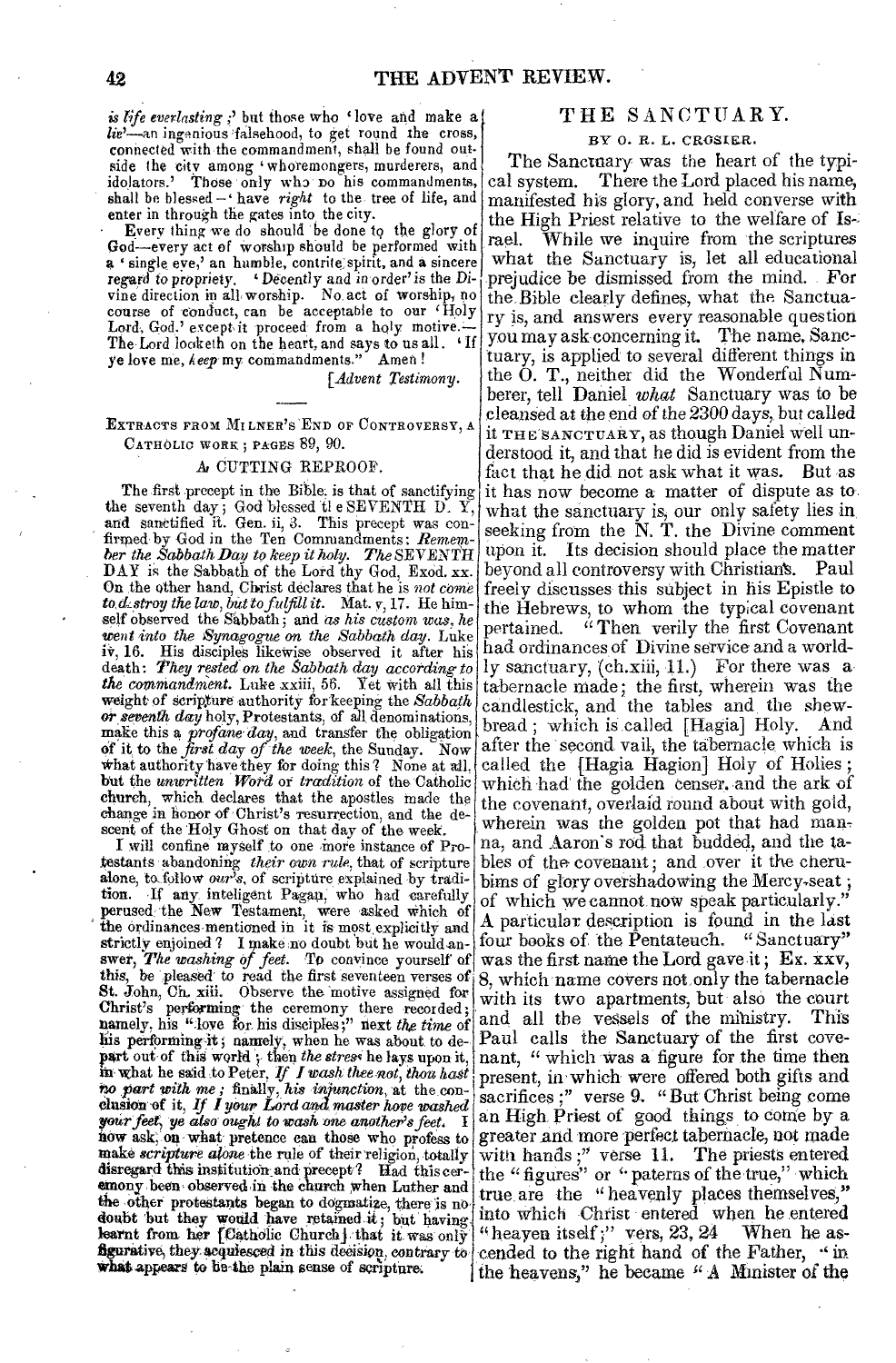Sanctuary [or Hagion, Holies] and of the true can find *none*. If others can, let them protabernacle, which the Lord pitched and not duce it. Let it be remembered that the defiman;" ch. viii, 1 2. That is the Sanctuary nition of Sanctuary is "a holy or sacred of the " better (the new) covenant;" verse  $6$ . place." The Sanctuary to be cleansed at the end of 2300 place? Their entire contents answer, *No!* days is also *the Sanctuary* of the new covenant, Was Daniel so taught? Look at his vision. for the vision of the treading down and cleansing, is after the crucifixion. We see that the Sanctuary of the new covenant is not on earth, but in heaven. The true tabernacle which forms a part of the new covenant Sanctuary, was made and pitched by the Lord, in contradistinction to that of the first covenant which was made and pitched by man, in obedience to the command of God ; Ex. xxv, 8. Now what does the same Apostle say the Lord has pitched? "A city which hath foundations whose builder and maker<br>is God;" Heb. xi, 10. What is its name? is God ;" Heb. xi,  $10$ . " The heavenly Jerusalem;" ch. xii, 22 ; Rev. "A building of God, an house not made with hands eternal in the heavens"; ii Cor. v, 1. " My Father's house of many mansions  $:$ " Jno. xiv, 2. When our Saviour was at Jerusalem, and had pronounced its house desolate, the disciples came to him to show him with them [priests and bishops] that forsake the buildings of the temple. Then he said : "There shall not be left here one stone upon ligious) shall stand on his part, and they another that shall not be thrown down": Matt. xxiv, 1, 2. That temple was their Sanctuary;  $\vert$  mant] shall pollute the Sanctuary of strength." i Ch. ch. xxii,  $17-19$ ; xxviii,  $9-13$ . ii Ch. What was this that Rome and the apostles xxix, 5, 21; xxxvi, 14, 17. Such an an- of Christianity should jointly pollute? This nouncement would tend to fill them with sadness and fear, as foretelling the derange- covenant," and it was the Sanctuary of ment, if not the total prostration of their en-that covenant they polluted; which they tire religious system. But to comfort and teach them, he says, *"in my Father's house are* MANY MANSIONS'"; Jno. xiv, 1-3. Standing, as he was, on the dividing line between the typical covenant and the anti-typical, and having just declared the house of the former no longer valid, and foretold its destruction ; how natural that he should point his disciples to the Sanctuary of the latter, about which their affections and interests were to cluster as they had about that of the former. The Sanctuary of the new covenant is connected with New Jerusalem, like the Sanctuary of the first covenant Was with Old Jerusalem. As that was the place where the priests of that covenant ministered, so this is in heaven, the place where the Priest of the new covenant ministers. To these places, *and these*  only, the N. T. applies the name " Sanctuary," and it does appear that this should forever set the question at rest.

But as we have been so long and industriously  $\vert$ taught to look to the earth for the Sanctuary, it may be proper to inquire, by what scriptural authority have we been thus taught?  $I[Sol, ix, 8; iCh. xxviii, 10-13].$  It had shar-

Is the earth, is Palestine such a " And the place of his Sanctuary was cast down "; Dan. viii, 11. This casting down was in the days and by the means of the Roman power; therefore, the Sanctuary of this text was not the Earth, nor Palestine, because the former was cast down at the fall, more than 4,000 years, and the latter at the captivity, more than 700 years previous to the event of this passage, and neithen.by Roman agency.

The Sanctuary cast down is his against whom Rome magnified himself, which was the Prince of the host, Jesus Christ ; and Paul teaches that his Sanctuary is in heaven. Again, Daniel xi, 30, 31, " For the ships of Chittim shall come against him ; therefore, shall he be grieved and return, and have indignation [the staff to chastise] against the holy covenant [Christianity,] so shall he do; he shall even return and have intelligence the holy covenant. And arms (civil and re-[Rome and those that forsake the holy covecombination was formed against the "holy could do as well as to pollute the name of God ; Jer. xxxiv, 16 ; Ezek. xx ; Mal. i, 7. This was the same as profaning or blaspheming His name. In this sense this " politicoreligious" beast polluted the Sanctuary, (Rev. xiii, 6,) and cast it down from its place In heaven, (Ps. eii, 19 ; Jer. xvii, 12 ; Heb. viii, 1, 2) when they called Rome the holy city; (Rev. xxi, 2) and installed the Rope there with the titles, " Lord God the Pope," " Holy Father," " Head of the Church," &c., and there, in the counterfeit " temple of God," he professes to do what Jesus actually does in his Sanctuary; ii Thess. ii, 1-8. The Sanctuary has been trodden under foot (Dan. viii, 13,) the same as the Son of God has ; Heb. x, 29.

Daniel prayed " Cause thy face to shine upon thy Sanctuary which is desolate;" ch.<br>ix, 17. This was the typical Sanctuary built This was the typical Sanctuary built by Solomon. "Thou hast commanded me to build a temple upon thy Holy Mount, and an altar in the city wherein thou dwellest, a resemblance of thy holy tabernacle, which thou hast prepared from the beginning  $\cdot ;$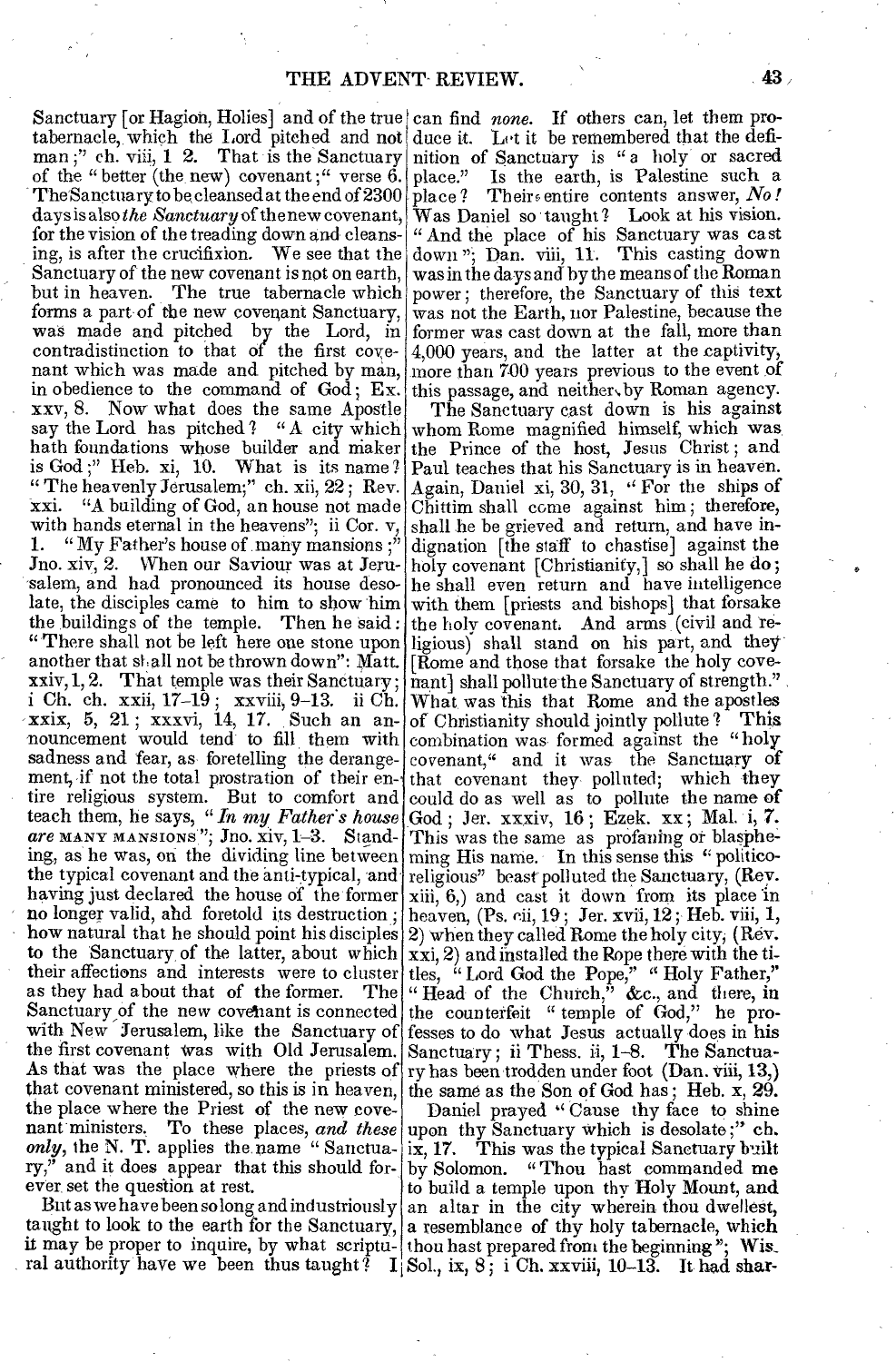Ps. lxxviii, 60. The Lord forsook it when in which the word occurs will show: "Let the Philistines took the Ark (i Sam. 1v,  $3-$ 11) and delivered his strength into captivity, and his glory into the enemy's hand; ver. 21. ed in the seventy years desolutions of Jerusalem.; Dan. ix, 2;. ii Ch. xxxvi, 14-21. It was rebuilt after the captivity; Ne,  $x$ , 39. Moses received the patterns of the Sanctuary, built at Sinai when he was with the Lord forty days in the cloud on the Mount; and David received the patterns of that built by Solomon, which superceded Moses' with its chambers, porches, courts, the courses of the priests xii, 4. "He shall make atonement for the and Levites, and all the vessels of service,  $\&c.,$  "*by the Spirit j*" *i* Ch., xxviii, 10-13. It is manifest that both Moses and , David had prophetic visions of the New Jerusalem with its Sanctuary and Christ, the officiating Priest. Solornon'S, the Ark was, borne from the former to the latter; ii Ch. v,  $2-8$ . The Sanctuary comprehended not only the Tabernacle, but also all the vessels of the ministry, enclosed by the court in which the tabernacle stood; Num: iii, 29-31; x, 17, 21. So that the sons of Kohath shall come to bear it;" cle stood; Num. iii, 29-31; x, 17, 21. So that the sons of Kohath shall come to bear it;"<br>the court in which the Temple stood was ch. iv, 15; vii, 9; x, 21. "That there be no properly called the Sanctuary. $-Prideaux$ . We learn the same from ii Ch. xxix, 18, 21. children of Israel come nigh unto the Sanc-" We have cleansed all the house of the tuary;" Ch. viii, 19. "Thou and thy sons Lord, and the altar of burnt-offering, with all and thy Father's house with thee shall bear the vessels thereof, and the shew-bread table the miquity of the Sanctuary;" Ch. xviii, 1. with all the vessels thereof." The altar of "He hath defiled the Sanctuary of his  $God;$ " burnt-offering with its vessels stood before Ch. xix, 20. Joshua "took a great stone and the Temple in the inner court, the whole of set it up there under an oak that was by the which are in ver. 21 called the Sanctuary. Sanctuary of the Lord"; Jos. xxiv, 26. "All Well, says one, is not Palestine called the Sanctuary? I think not. Ex. xv, 17.-Thou shalt 'bring them in and plant them in, the mountain of thine inheritance, in the "The Lord hath chosen thee to build an place, **O** Lord, which thou hast made for house for the Sanctuary ;" Ch. xxviii, 10; thee to dwell in; in the Sanctuary, **0** Lord, which thy hands have established."

to dwell in," which his' "hands have established?" Paul says it is " A City;" Heb. xi, 10; a "Tabernacle," ch. viii, 2; "A Building in the heavens;" ii. Cor. v, 1. And the Lord word occurs till we come to the Psalms; so has chosen Mount Zion in Palestine for the place of its final location; Pa. cxxxii, 13,14.  $\ddot{a}$  For the Lord hath chosen Zion; he hath desired *it for* his habitation. This is ,my rest forever; here will I dwell; for I have desired it." "He brought them to the border of the Sanctuary, even to this mountain ;" **(Ps.**  lxxviii, 54,). which was its chosen border or place ; but not the Sanctuary itself, any more  $x$ viii, 1, 10; hence it was called the "Tabthan Mount Moriah, on which the Temple ernacle of Shiloah," (safety and happiness,) was built, was the Temple itself. Did *they*  regard that land as the Sanctuary? If they Sam. vii, 1, 2) thence to, the house of Obeddid not, we should not. A view of the text edom, thence to the city of David which is

When that built by Moses was superceded by  $32, 38$ . "They minister in the Sanctuary;" What is it which the Lord "has made tion of the Sanctuary;" Ch.  $xxx$ ; 19; them make me a Sanctuary ;" (Ex. xxv, 9. "The shekel of the Sanctuary,"  $Ex. xxx, 13$ ) and above twenty others like it. "Then wrought Bezaleel and Aholiab, and every wise-hearted' man, in whom the Lord put wisdom and 'understanding to know how to work all manner of work for the service of the Sanctuary;" Ezk. xxvi, 1-6. "Before the vail of the Sanctuary," Ley. iv, 6. "Carry your brethren from before the Sanctuary;" Lev.  $x, 4$ . "Nor come into the Sanctuary;" Lev. holy Sanctuary ;" Lev. xvi, 33. . "Reverence Sanctuary;<sup>"</sup> Lev. xi, 30; xxvi, 2. *"Nor* profane the Sanctuary of his God;" Lev.  $\mathbf{x} \mathbf{x} \mathbf{i}_i$ 12. " Vessels of the Sanctuary;" Num. iii, 31. "Charge of the Sanctuary;" Num. iii,  $Ch.$ iv;  $12.$  "In the Sanctuary and the vessels thereof;" ver. 16. "And when Aaron and his sons have made an end of covering the Sanctuary and all the Vessels of the Sac tuary, as the camp is to set forward; after plague among the children of Israel when the the instruments of the Sanctuary"; i Ch. ix, 29. "Build ye the Sanctuary"; Ch. xxii,  $19$ . "Governors of the Sanctuary "; Ch. xxiv, 5. ii Ch.  $xx$ , 8., "Go out of the Sanctuary;" Ch. Xxvi, 18 ; xxix, 21; xxx, 8. "Purificaxxxvi, 17.

> . **I** have given nearlyevery text, and, **I** believe, every different form- of expression in which the that every one can see what they understood the Sanctuary to be. And of the fifty texts quoted, not one applies it to the land of Pal-<br>estine, nor any land. That Sanctuary, estine, nor *any* land. That Sanctuary, though enclosed with curtains, was' called "the house of the Lord," (Ju. xviii, 31; i Sam. i, 9-24,) and was pitched at the city of Shiloah, at the time of dividing the land ;

It was brought back to Kirjath-jearim, (i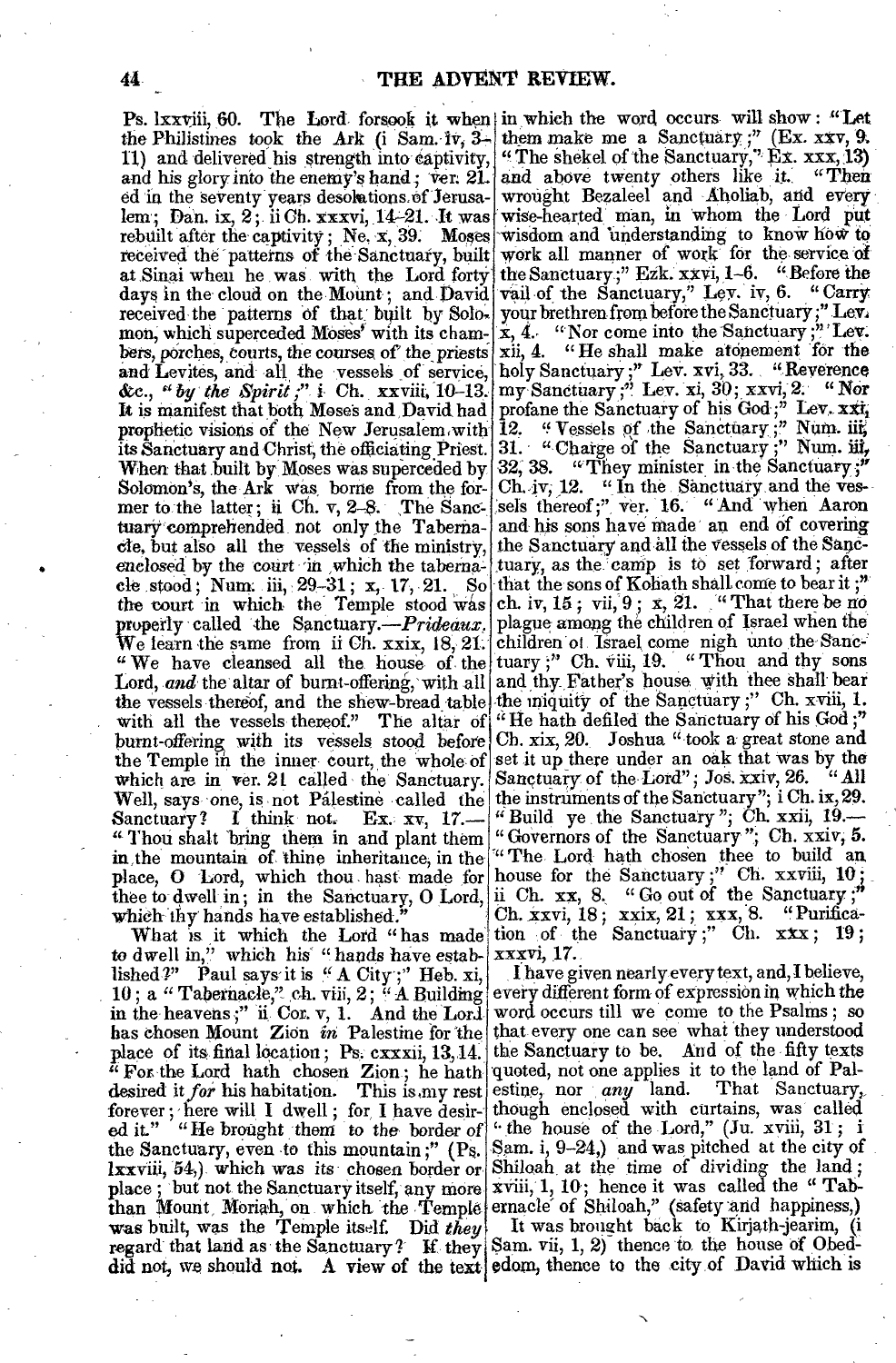at the direction of Solomon, the Ark was his succession; but this does not at all prove conveyed into the Holy of Holies of the tem- that the Priesthood of Aaron was not typical ple,  $(i \text{ Kg. viii, 1-6})$  which was built in of the Priesthood of Christ. Paul distinctly Mount Moriah near Mount Zion; ii Ch. iii, shows that it is. 1. The Lord has chosen Zion to dwell in at rest forever; (Ps. cxxxii, 13, 14) but as yet Apostle and High Priest of our profession (or he had dwelt there but a short time, and then religion.) Christ Jesus," he lays the foundain curtains made with hands; but when he shall appear in his glory he will have "mercy on Zion" and build it up ; then Jerusalem upon it, shall be " a quiet habitation, a tabernacle that shall not be taken down;" (Ps. all his house, as a servant, *for a testimony* cii; Is. xxxiii, 20. And then "the people shall dwell in Zion at Jerusalem"; ver.  $18$ , 19. The Song of Moses  $(Ex. 15_j)$  is evidently prophetic, and contemplates the happy scenes of the Eden Zion. And so Ezekiel has it. The Lord will bring the whole house of and his sons, he took upon him flesh and Israel up out of their graves into the land of Israel ; and then set his Sanctuary and tabernacle in the midst of them for evermore. The Sanctuary is not " the land of Israel" nor the people; for it is set in *their midst*, and is built and forms a part of the city whose name is, "The Lord is there."

#### THE PRIESTHOOD OF CHRIST.

The priesthood of the worldly Sanctuary of the first covenant belonged to the sons of Levi; but that of the heavenly, of the better covenant, to the Son of God. *He fulfills ,both the Priesthood of Melchisedec and Aaron.*  In some respects the Priesthood of Christ resembles that of Melchisedec; and in others that of Aaron or Levi. 1. He was "made an High Priest forever, after the order of Melchisedec." Taxis, rendered order, pro-<br>perly signifies "series, succession." Christ, perly signifies "series, succession." like Melchisedec, had no priestly descent or pedigree ; Heb. vii, 3 (margin) i. e. he never followed nor will have a successor in office ; and " because he continueth ever, hath an unchangeable Priesthood," (which passeth not from one to another ; *margin)* ver. 24.

The Priesthood of Levi to be continuous had many and a succession of priests, " because they were not suffered to continue by<br>reason of death;" ver. 23. 2. Being after reason of death;" ver. 23. the order of Melchisedec, he is superior to the Sons of Levi; because he blessed and received tithes from them in Abraham; vs. 1, 7, 9, 10. 3. He is King and Priest; a King *perfect* tabernacle" than theirs; Ch. ix, 11. er" and "save them to the utermost that ashes of an *heifer* sprinkling the unclean come unto God by him, seeing he ever live h to make intercession for them." He was not

Zion, (ii Sam. vi, 1-19; v, 9,) and thence, called after the *order* of Aaron; i. e. not in

by birth, being from the tribe of Judah, and 13. "Neither by the blood of goats and a Priest by the oath of his Father; vs. 14, calves, *but. by his own blood*, he entered in 21. 4. Being himself perfect, and his priest- once into the holy place," ver. 12. 14.  $\cdot$  For hood unending, he is able to "perfect forev- if the *blood* of *bulls* and of *goats* and the 1. After calling upon us to "consider the tion of the investigation by drawing the analogy between Moses over his house *[oikos,*  people] and Christ over his, (Heb. iii, 1-6) and says : " Moses verily was faithful in *of those things which .were to be spoken after."*  This clearly shows that the Mosaic economy was typical of the divine. 2. He shows that was typical of the divine. 2. He shows that<br>he was called of God to be an High Priest " as was Aaron ;" Ch. v.  $1-5$ . 3. Like Aaron blood, the seed of Abraham, " Was in all points tempted like as we are, yet without sin," was made "perfect through suffering," and "in all things it behooved him to be made like unto his brethren; that he might be a merciful and faithful High Priest in things pertaining to God, to make reconciliation for the sins of the people ;" Chs. ii, iv. 5. Both were ordained for men in things pertaining to God: that (they might) offer both gifts and sacrifices for sins ;<sup>3</sup> Ch. v, 1; viii, 6. Paul evidently considered the Levitical priesthood typical of Christ's from the pains he takes to explain the analogies and contrasts between them ; as. 7, " And they truly were many priests, because they were not suffered to continue by reason of death: but *this man,* because he contiueth *ever,* bath an unchangable priesthood." 8. " Who needeth not, *daily,* as ,those high priests to offer up sacrifices, first for his own sins, and then for the people's; for *this* he did once when he offered up himself." 9. " For the law maketh *men* high priests which have infirmity ; but the word of the oath which was since the law, maketh the Son who is consecrated [perfected, margin, for evermore ;"Ch. vi, 23-28. 10. "But now hath he obtained a more excellent ministry" than-theirs ;Ch. viii, *6. 11. By* how much -also he is the mediator of a *better* covenant" than theirs; Ch. viii, 6. 12. " But Christ being come an High Priest of good:things to come;.by a *greater* and more sanctifieth to the purifying of the *flesh-; how much* more :shall *the blood of Christ,* who,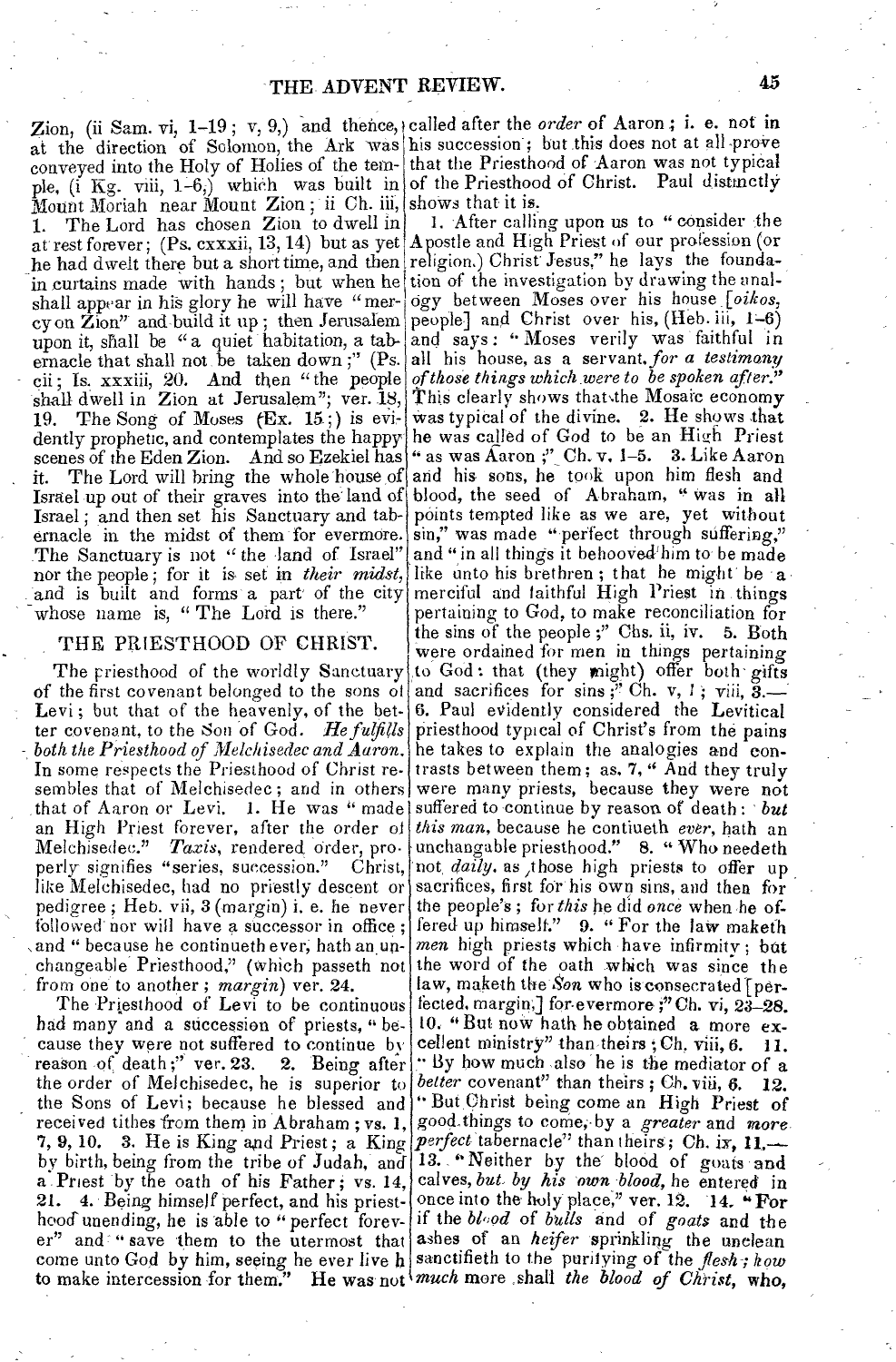through the eternal spirit offered himself of the priesthood; but if this is not its ininto the holy places *made with hands*, which it did not perfect those for whom it was perare the *figures* of the *true*; but into *heaven* formed; but looked upon as typical of the *itself*;" ver. 24. 16. "Nor yet that he heavenly, it is replete with the most imporshould offer himself often, as the high priest tant instruction. As this is the application the world hath he *appeared* to put away  $\sin$  ment made under the Levitical priesthood. "And as it is appointed unto [the] men Sanctuary with its two apartments and the I add one more. Ch. viii, 4, 5. " For if he meat-offering was burnt with the lamb, and without spot to God purge your *conscience*;" ver. 13, 14. 15. " For Christ is not entered entereth into the holy place every year with blood of others ;" but now *once* in the end of by the sacrifice of himself;" vs. 25, 26. 17. [priests] once to die, but. after this the judgment.: *so Christ* was once offered to bear the sins of many; and unto them that look for him shall he appear the second time withou  $\sin$  unto salvation," vs. 27, 28. 18. "For  $sin$  unto salvation," vs. 27, 28. the law having a shadow of good things to come, and not the very image of the things, can never with those sacrifices which they offered year by year continually, make the comers thereunto perfect;" but "by one offering he hath perfected forever them that are sanctified ;" Ch. x, 1, 14. 19. " It is not possible that the *blood* of *bulls* and of *goats*  should take away'sins ;" "but a *body* hast thou prepared me;" vs. 4, 5. These are a part of the contrasts or comparisons the Apostle draws between the Levitical priesthood and Christ's, and there is a resemblance in every instance, but Christ's is superior to Levi's. were one .rth he should not be a priest, seeing that there *(margin,* they) are priests that offer gifts according to the law : Who *serve* unto the *example* and *shadow* of heavenly things."

The features of the substance always bears a resemblance to those of the shadow, hence the "heavenly things" referred to in this text must be priestly service " in the heavens" (vs. 1. 2.) performed by our high priest in his Sanctuary ; for if the *shadow is service,* the substance is service also.

that thou make *all things according to the* At-one-ment. As the priests of the law served unto the ally or collectively. example and shadow of the heavenly service we can from their service learn something of the nature of the heavenly service. "Moses was admonished *of* God when he was about to make the tabernacle; for, see  $\{\text{suit}\}$ *pattern* showed to thee in the Mount."

vitical priesthood ; it was then " according to when thou has made an atonement for it." the pattern" which the Lord showed him, Lev. xii, 8; "The priest shall make an atonethe Divine, this would abundantly do it. Yet

port, I can see no meaning in it. It is an idle round of ceremonies without sense or use, as made of it by the, New Testament, so we must regard it, while we examine the atone-

" Now when these things [the worldly furniture in each] were thus ordained, the priests went always [daily, Ch. vii, 27 ; x, 11] into the first tabernacle, accomplishing the service of God ; but in the second went the high priest alone once every year, not without blood, which he offered for himself, and for the errors of his people." Ch. ix. 6, 7. Here Paul divides the services of the. Levitical priesthood into two classes—one daily in the Holy, and the other yearly in the Holy of Holies. Their stated daily services, perform. ed in the Holy and at the brazen altar in the court before the tabernacle, consisted of a burnt offering of two lambs, one in the morning and the other at even, with a meat offering which Was one tenth of aa ephah of flour mingled with the fourth part of an hin of beaten oil, and a drink-offering which was one-fourth of an hin of strong wine. The the drink-offering was poured in the Holy ; Ex. xxix, 38-42 ; Num, xxviii, 3-8. In connection with this, they burned on the golden altar in the Holy, sweet incense, which was a very rich perfume, when they dressed and lighted the lamps every evening and morning. Ex. xxx, 34-38; xxxi, 11; xxx, 7-9. The same was afterwards done at the Temple. i Ch. xvi, 37-40; ii Ch. ii, 4; xiii, 4-12; xiii, ?, Ez, iii, 3.

This did, *not alone for sins* either individu-The daily service described was a sort of continual intercession; but the making of atonement was a special work for which special directions are given. Different words are used both in the Old Testament and New, to express the same idea as

Examples.—The italicised words are, in None can deny that, in obedience to this the text, synonimous with atone or atonement. admonition, Moses made or instituted the Le- Ex. xxix,36; "Thou shalt *cleanse* the altar and that pattern was of heavenly things, Ch. ment for her and she shall be *clean.*" Lev. ix, 23. If there was not another text to prove xiv, 2; "This shall be the law of the leper that the Levitical priesthood was typical of in the day of his *cleansing*." Ver. 21; "The priest' shall make an atonement for him and some are even denying this obvious import he shall be *clean.*" The atonement could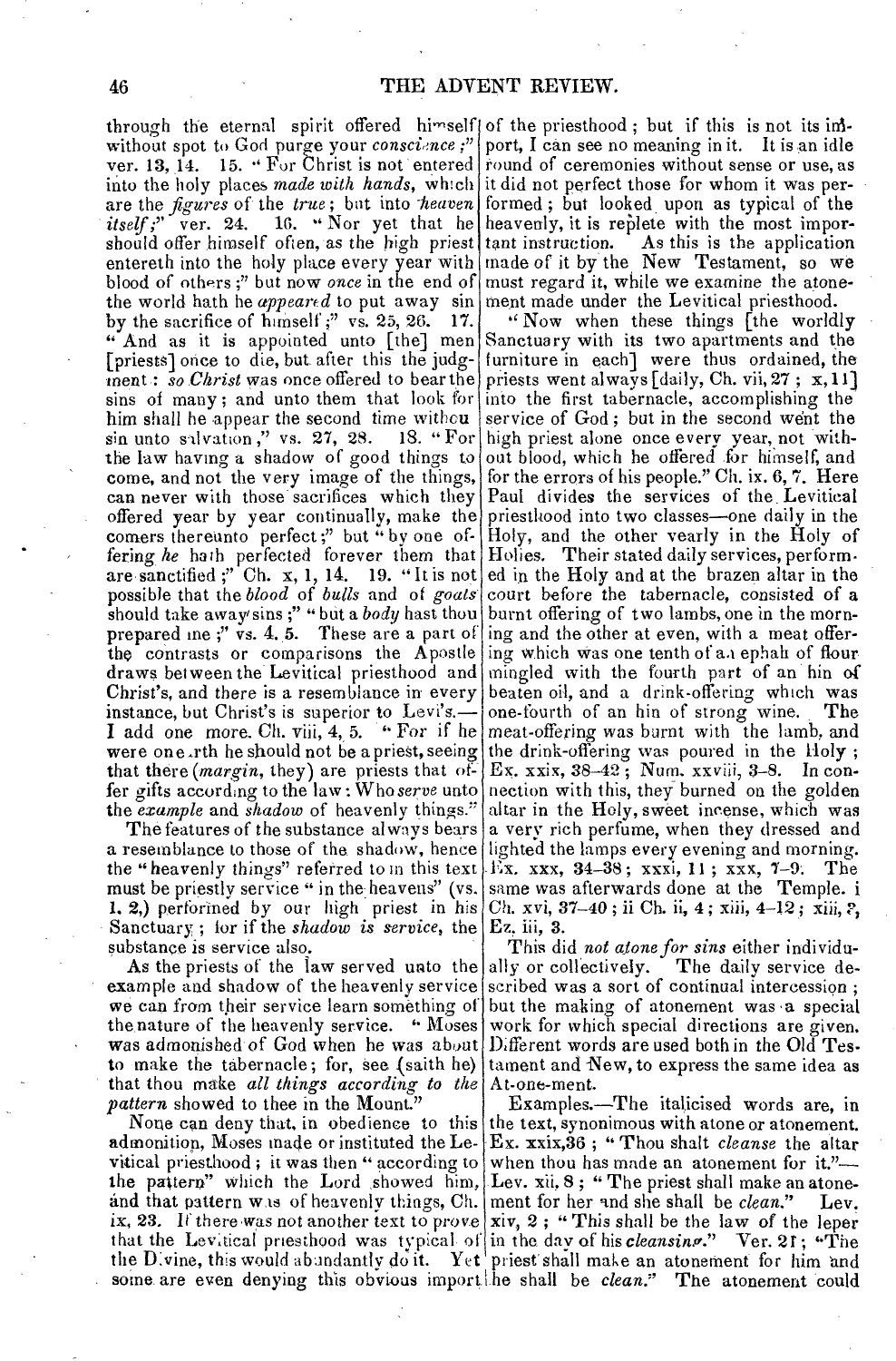not be made for him till after he was healed vor with God; and in all cases *blood* is the of the leprosy, Ch. xiii, 45, 46. Till he was means, and sometimes blood and water.healed, he had to dwell alone without the The atonement is the great idea of the Law, camp. Then, Ch. xiv, 3, 4; "The priest shall as well as the Gospel; and as the design of go forth out of the camp; and the priest shall that of the Law was to teach us that of the look, and behold if the plague of the leprosy Gospel, it is very important to be understood. be healed in the leper; then shall the priest The atonement which the priests made for command to take for him that is *to be cleansed* the people in connection with their daily two birds alive and clean," &c. was the same in cleansing a house from the leprosy. Ver. 33-57 ; The stones affected with the plague were removed and the house " scraped within round about" and then repaired with new material.

Physical uncleanness is now all removed and we would call it clean; but not so; it is only just prepared to be cleansed according to the law. Ver. 48 ; " And he shall take *to cleanse* the house two birds" &c.— Ver.  $49$ ; "And he shall cleanse the house with the blood of the birds" &c. Ver.  $52, 53$ ; And make an atonement for the house, and it shall be *clean."* Ch. xvi, 18, 19 ; " And he ment. shall go out unto the altar that is before the Lord, and make an atonement for it." "And he shall sprinkle of the blood upon it with his finger seven times, and cleanse it and hallow it from the uncleanness of the children of Israel." Ch. viii, 15; "And Moses took the blood, and put it upon the horns of the aliar round about with his fingers and purified the altar, and poured the-blood at the bottom of the altar, and sanctified it, to make reconciliation upon it," ii Ch. xxix, 29 ; " And they made reconciliation with their blood upon the altar, to make an atonement for all Israel," Jer. xxxiii, 8 ; " I will cleanse them from all their iniquities," "and I Will pardon all their iniquities." Rom. v, 9-11; "Being now justified by his blood," " by whom we have now received the atonement," ii Cor. v, 17- 9; " Who bath reconciled us to himself by Jesus Christ," Eph, ii, 16 ; " And that he might reconcile both unto God," Heb. ix. 13, 14;  $\lq$  Th<sub>3</sub> blood of bulls sanetifieth to the purifying of the flesh; but the blood of Christ shall purge our conscience from dead works." He is the Mediator for the "redemption of the transgression," and to "perfect forever them that are sanctified," Ch. x, 14 ; Eph. i, 7 ; " In whom we have redemption through his blood, the forgiveness of our sins," Acts iii, 19 ; " Be converted that your sins may be blotted out."

From these texts we learn that the words atone, cleanse, reconcile, purify, purge, pardon, sanctify, hallow, forgive, justify, redeem, blot out, and some others, are used to ing testimony, the law of the living God must signify, the same work, viz., bringing into fa- be *preached* before it can be received; and

The law ministration was different from that made on the tenth day of the seventh month. In making the former, they went no further than in the Holy; but to make the latter they entered the Holy of Holies—the former was made for individual cases. the latter for the whole nation of Israel collectively—the former was made for the *forgiveness of sins,* the latter for *blotting them out—the* former could be made at any time, the latter only on the tenth day of the seventh month. Hence the former may be called the daily atonement and the latter the yearly, or the former the individual, and the' fatter the national atone-

#### *(Conclusion in our next.)*

### EXTRACTS OF LETTERS.

Bro. Nichols, of Dorchester, Mass., Aug. 21, writes :---Last evening I received the "Advent Review". No. 1, which I read with much interest.

"The re-publishment of the testimonies of the leading Advent preachers after the 7th month, '41 and '45, is seasonable, and it will have a salutary effect in reviving the hearts of those who hold sacred the 7th mo, cry, and lead them to a deeper examination of the present truth—the shut-door and the commandments of God.

" I think the "Review" will be read with considerable feeling by all classes of Adventists, and by the honest Seekers after the truth with profit, and it is at this time, the best thing that can be published.

"It seems to me it is now time for God's *called* servants to put forth their energy in getting the sanctifying truth established every where ; and it is the duty of those who have money to spare, to help sustain the cause either in publishing a paper, or in preaching from place to place, as duty calls them But let them take. *heed what they preach.* The " testimony" to the world was *bound up* in 1844, and since,that is the *sealing* of the law of God upon the disciples who hold fast the testimony. As the *law* of God is the *seal* of the living God, of which the Sabbath is the crown-